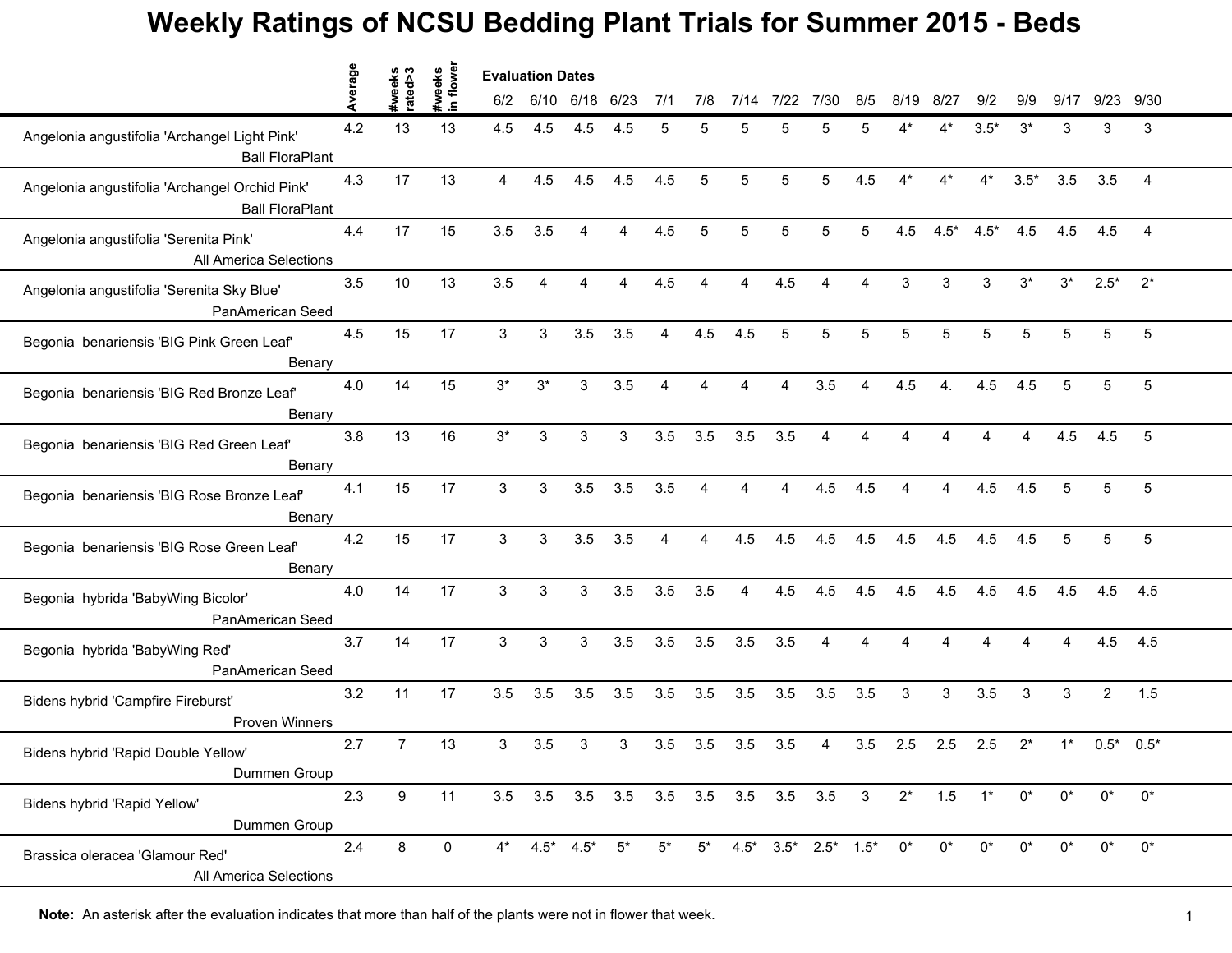|                                                                   | erage | s <ps<br>syes</ps<br> | #weeks<br>in flower | <b>Evaluation Dates</b> |                |                 |        |        |     |                 |              |              |                         |                         |                         |                |                |                |             |                 |  |
|-------------------------------------------------------------------|-------|-----------------------|---------------------|-------------------------|----------------|-----------------|--------|--------|-----|-----------------|--------------|--------------|-------------------------|-------------------------|-------------------------|----------------|----------------|----------------|-------------|-----------------|--|
|                                                                   | ∢     | 흓                     |                     | 6/2                     |                | 6/10 6/18 6/23  |        | 7/1    | 7/8 | 7/14            | 7/22         | 7/30         | 8/5                     | 8/19                    | 8/27                    | 9/2            | 9/9            | 9/17           | 9/23 9/30   |                 |  |
| Browallia hybrid 'Endless Flirtation'                             | 2.9   | 6                     | 17                  | 3.5                     | 3.5            | 3.5             | 3      | 3.5    | 3.5 | 3.5             | 3            | 2.5          | 3                       | 2.5                     | 2.5                     | 2.5            | 2.5            | 2.5            | 2.5         | 2.5             |  |
| <b>Proven Winners</b>                                             |       |                       |                     |                         |                |                 |        |        |     |                 |              |              |                         |                         |                         |                |                |                |             |                 |  |
| Browallia hybrid 'Endless Illumination'<br><b>Proven Winners</b>  | 2.8   | 5                     | 17                  | 3.5                     | 3.5            | 3.5             | 3      | 3      | 3.5 | 3.5             | $\mathbf{3}$ | $\mathbf{3}$ | 3                       | $\overline{2}$          | $\overline{2}$          | $\overline{2}$ | $\overline{2}$ | $\overline{2}$ | 2.5         | 2.5             |  |
| Campanula carpatica '15S02'                                       | 1.8   | 0                     | 13                  | $3^*$                   | $3^*$          | $3^*$           | $3^*$  | 2.5    | 2   | $\mathbf{2}$    | $\mathbf{1}$ | $\mathbf{1}$ | 1.5                     | $\mathbf{1}$            | $\mathbf{1}$            | $\mathbf 1$    | $\mathbf 1$    | $\mathbf{1}$   | 1.5         | 1.5             |  |
| All America Selections                                            |       |                       |                     |                         |                |                 |        |        |     |                 |              |              |                         |                         |                         |                |                |                |             |                 |  |
| Campanula carpatica 'Clips Blue'<br>All America Selections        | $1.2$ | $\Omega$              | 0                   | $3^*$                   | $3*$           | $3^*$           | $3^*$  | $2^*$  |     | $1.5^*$ $1.5^*$ | $1^*$        | $1^*$        | $1^*$                   | $1^*$                   | $0^*$                   | $0^*$          | $0^*$          | $0^*$          | $0^*$       | $0^*$           |  |
| Canna generalis 'Cannova Lemon'                                   | 4.1   | 17                    | 12                  | $3.5*$                  |                |                 |        |        | 4.5 | 4.5             | 4.5          | 4.5          | 4.5                     |                         |                         |                | ◢              |                | 3.5         | 3.5             |  |
| <b>Ball Ingenuity</b>                                             | 3.9   | 16                    | 12                  |                         |                |                 |        | $4^*$  | 4.5 | 4.5             | 4.5          | 4.5          | 4.5                     | $\overline{\mathbf{A}}$ | $\overline{\mathbf{A}}$ | 4              | 4              | 3.5            |             | 3.5             |  |
| Canna generalis 'Cannova Red'<br><b>Ball Ingenuity</b>            |       |                       |                     | $3.5*$                  | $3.5*$         | $3.5*$          | $3.5*$ |        |     |                 |              |              |                         |                         |                         |                |                |                | 3           |                 |  |
| Canna generalis 'Cannova Yellow'                                  | 4.1   | 17                    | 13                  | $4^*$                   | $4*$           | $4^*$           | $4*$   | 4      | 4.5 | 4.5             | 5            | 4.5          | 4.5                     | 4                       | 4                       | $\overline{4}$ | 3.5            | 3.5            | $3.5$ $3.5$ |                 |  |
| <b>Ball Ingenuity</b>                                             |       |                       |                     |                         |                |                 |        |        |     |                 |              |              |                         |                         |                         |                |                |                |             |                 |  |
| Canna generalis 'Happy Cleo'<br>Dummen Group                      | 4.0   | 17                    | 13                  | $3.5*$                  | $3.5*$         | $3.5^*$ $3.5^*$ |        | 4      | 4.5 | 5               | 5            | 5            | 5                       | Δ                       | 4                       | 4              | 3.5            | 3.5            | 3.5         | 3.5             |  |
| Canna generalis 'Happy Lilly'                                     | 3.6   | 12                    | 12                  | $3^*$                   | $3^*$          | $3^*$           | $3*$   | $3^*$  | 3.5 |                 |              |              | 4.5                     |                         |                         |                |                |                | 3.5         | 3.5             |  |
| Dummen Group                                                      |       |                       |                     |                         |                |                 |        |        |     |                 |              |              |                         |                         |                         |                |                |                |             |                 |  |
| Canna generalis 'South Pacific Scarlet'<br>All America Selections | 3.6   | 15                    | 12                  | $3*$                    | $3^*$          | $3.5*$          | $3.5*$ | $3.5*$ | 3.5 | 4               | 4            | 4            | $\overline{\mathbf{A}}$ | 3.5                     | 3.5                     | 3.5            | 3.5            | 3.5            | 3.5         | 3.5             |  |
| Capsicum annuum '12F03 Purple for Future<br>Introduction'         | 4.6   | 17                    | 15                  | $4^*$                   | $4*$           | 4               |        |        |     | 4               | 4.5          | 5            | 5                       | 5                       | 5                       | 5              | 5              | 5              | 5           | $5\phantom{.0}$ |  |
| All America Selections                                            |       |                       |                     |                         |                |                 |        |        |     |                 |              |              |                         |                         |                         |                |                |                |             |                 |  |
| Capsicum annuum '15S06 Purple'<br>All America Selections          | 4.6   | 17                    | 15                  | $3.5*$                  | $4^*$          | 4               | 4.5    | 5      | 5   | 5               | 5            | 5            | 5                       | 5                       | 5                       | 4.5            | 4.5            | 4.5            | 4.5         | 4.5             |  |
| Capsicum annuum 'Black Olive'<br>All America Selections           | 4.6   | 17                    | 15                  | $3.5*$                  |                |                 | 4.5    | 4.5    |     | 5               |              | 5            | 5                       | 5                       |                         | 5              | 5              | 5              | 4.5         | $\overline{4}$  |  |
|                                                                   |       |                       |                     |                         |                |                 |        |        |     |                 |              |              |                         |                         |                         |                |                |                |             |                 |  |
| Capsicum annuum 'Black Pearl'<br>All America Selections           | 4.3   | 17                    | 15                  | $3.5*$                  | $4^*$          | 4               | 4      |        |     |                 |              |              |                         |                         |                         |                |                |                |             |                 |  |
| Capsicum annuum 'NuMex Easter'<br>All America Selections          | 4.7   | 17                    | 17                  |                         | $3.5\quad 3.5$ | $\overline{4}$  | 4.5    | 5      | 5   | 5               | 5            | 5            | 5                       | 5                       | 5                       | 5              | 5              | 5              | 4.5 4.5     |                 |  |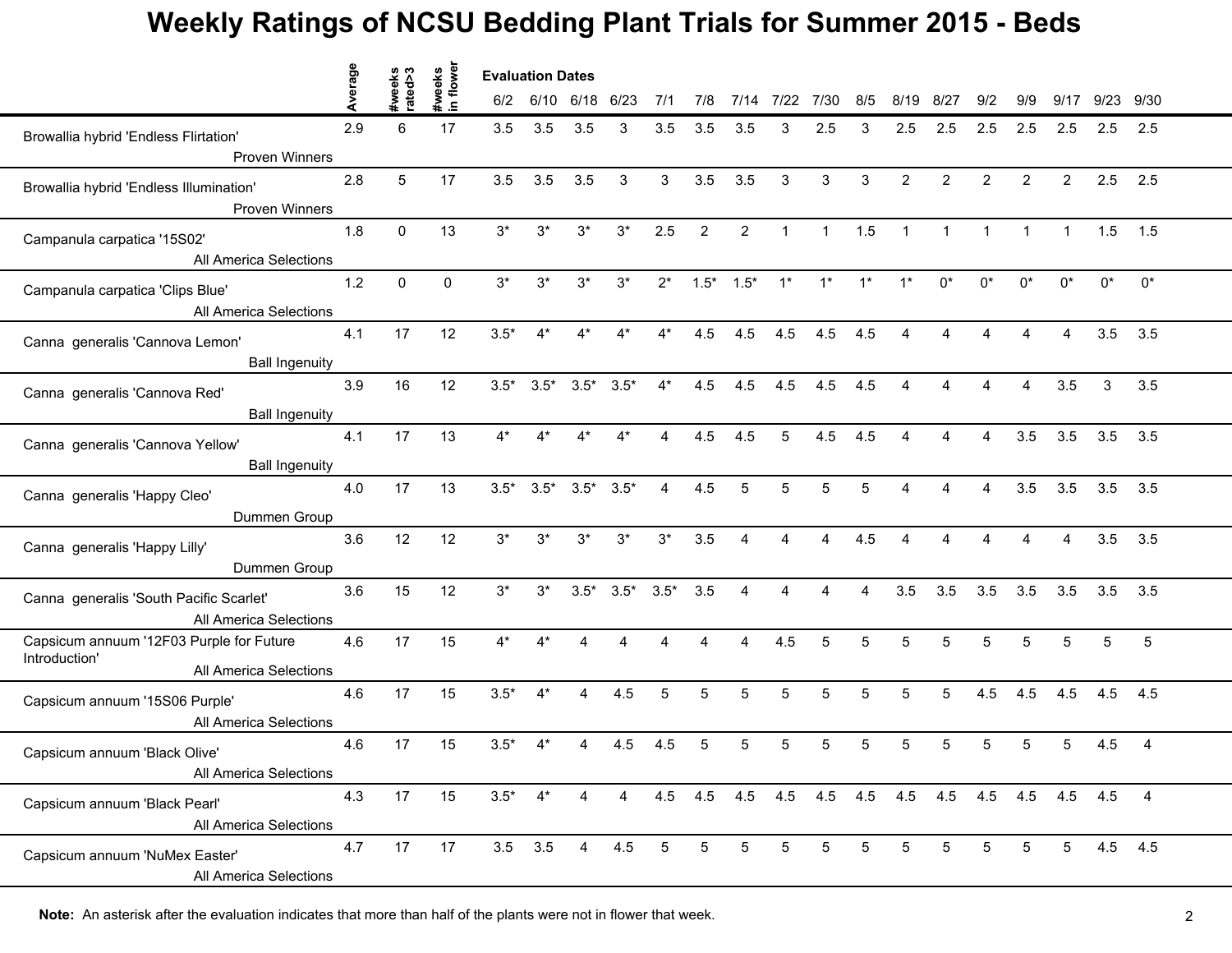|                                                                                                         | verage | #weeks<br>rated>3 | flower<br>weeks |                | <b>Evaluation Dates</b> |             |                |                         |                |      |      |      |         |                |         |     |     |      |                         |                |  |
|---------------------------------------------------------------------------------------------------------|--------|-------------------|-----------------|----------------|-------------------------|-------------|----------------|-------------------------|----------------|------|------|------|---------|----------------|---------|-----|-----|------|-------------------------|----------------|--|
|                                                                                                         |        |                   | $\blacksquare$  | 6/2            | 6/10 6/18               |             | 6/23           | 7/1                     | 7/8            | 7/14 | 7/22 | 7/30 | 8/5     | 8/19           | 8/27    | 9/2 | 9/9 | 9/17 | 9/23                    | 9/30           |  |
| Catharanthus roseus '14BP03 Pink w/White<br>Center for Future Introduction'<br>All America Selections   | 4.4    | 15                | 15              | $3^*$          | $3^*$                   | 3.5         |                | 4.5                     | 4.5            | 5    |      | 5    | 5       | 5              | 4.5     | 5   | 5   | 4.5  |                         | 3.5            |  |
| Catharanthus roseus '14BP04 Purple w/White<br>Center for Future Introduction'<br>All America Selections | 4.4    | 16                | 17              | $\mathbf{3}$   | 3.5                     | 4           | 4              | 4.5                     | 5              | 5    | 4.5  | 5    | 4.5     | 4.5            | 4.5     | 4.5 | 4.5 | 4.5  | 4.5                     | $\overline{4}$ |  |
| Catharanthus roseus '15S09 Lavender'<br>All America Selections                                          | 4.3    | 15                | 16              | 3              | $3^*$                   | 3.5         | 4              | 4.5                     | 4.5            | 5    | 5    | 5    | 5       | 4.5            | 4.5     | 4.5 | 4.5 | 4    | 4                       | 4              |  |
| Catharanthus roseus '15S10 Pink w/Rose Center'<br>All America Selections                                | 4.1    | 14                | 17              | 3              | 3                       | 3           | 3.5            | 4                       | 4              | 4.5  | 5    | 5    | 4.5     | 4.5            | 4.5     | 4.5 | 4   |      |                         | 4              |  |
| Catharanthus roseus '15S11 Trailing Bright<br>Red/Pink'<br>All America Selections                       | 4.1    | 13                | 14              | $2.5*$         | $2^*$                   | $2.5*$      | 2.5            | 3.5                     | 3.5            | Δ    | 4.5  | 5    | 5       | 5              |         | 5   | 5   | 5    | 5                       | 5              |  |
| Catharanthus roseus 'Cobra Purple w/Eye'<br>All America Selections                                      | 4.4    | 15                | 17              | $\mathbf{3}$   | 3                       | 3.5         | $\overline{4}$ | 5                       | 5              | 5    | 5    | 5    | 4.5     | 4.5            | 4.5     | 5   | 4.5 | 4.5  | 4.5                     | $\overline{4}$ |  |
| Catharanthus roseus 'Cora Deep Lavender'<br>All America Selections                                      | 4.5    | 17                | 17              | 3.5            | 3.5                     | 4           | 4.5            | 5                       | 5              | 5    | 5    | 5    | 4.5     | 4.5            | 4.5     | 4.5 | 4   | 4.5  | 4.5                     | 4.5            |  |
| Catharanthus roseus 'Cora Strawberry'<br>All America Selections                                         | 3.3    | 10                | 17              | 3              | 3                       | 3           | 3              | 3                       | 3              | 3.5  | 3.5  | 3.5  | 3.5     | 3.5            | 3       | 3.5 | 3.5 | 3.5  | 3.5                     | 3.5            |  |
| Catharanthus roseus 'Jams 'N Jellies Blackberry'<br>All America Selections                              | 4.1    | 15                | 16              | $3^*$          | 3                       | 3.5         | 3.5            | 3.5                     | 4              | 4.5  | 4.5  | 4.5  | 5       | 4.5            | 4.5     | 4.5 | 4.5 | 4.5  | 4.5                     | 4              |  |
| Catharanthus roseus 'Mediterranean Hot Rose<br>XP'<br>All America Selections                            | 4.5    | 15                | 16              | 3              | $3^*$                   | 3.5         | 3.5            | 4                       | 4.5            | 5    | 5    | 5    | 5       | 5              | 5       | 5   | 5   | 5    | 5                       | 5              |  |
| Catharanthus roseus 'Mediterranean Strawberry<br>XP'<br>All America Selections                          | 4.4    | 15                | 16              | 3              | $3^*$                   | 3.5         | 3.5            | 4                       | 4              | 4.5  | 5    | 5    | 5       | 5              | 5       | 5   | 5   | 4.5  | 4.5                     | 5              |  |
| Catharanthus roseus 'Solar Appleblossom'<br>All America Selections                                      | 4.4    | 14                | 17              | 3              | 2.5                     | 3           | 3.5            | 4                       | 4              | 4.5  | 5    | 5    | 5       | 5              | 5       | 5   | 5   | 5    | 5                       | 4.5            |  |
| Catharanthus roseus 'Valiant Apricot'<br>PanAmerican Seed                                               | 4.0    | 13                | 16              | 3              | $3^*$                   | 3           | 3              | 3.5                     | 3.5            |      | 4.5  | 5    | 5       | 5              | 4.5     | 4.5 | 4.5 | 4.5  |                         | 4              |  |
| Catharanthus roseus 'Valiant Burgundy'<br>PanAmerican Seed                                              | 3.7    | 15                | 17              | 3 <sup>1</sup> | 3 <sup>1</sup>          | $3.5$ $3.5$ |                | 4                       | $\overline{4}$ | 4.5  | 4    |      | 4.5 4.5 | $\overline{4}$ |         |     |     |      | 3.5 3.5 3.5 3.5 3.5 3.5 |                |  |
| Catharanthus roseus 'Valiant Lilac'<br>PanAmerican Seed                                                 | 3.6    | 11                | 14              |                | $2^*$ 2.5* 2.5* 2.5     |             |                | $\overline{\mathbf{3}}$ | 3 <sup>1</sup> | 3.5  | 4    | 4.5  | 5       | 5 <sup>5</sup> | 4.5 4.5 |     | 4   |      | 4                       | 3.5            |  |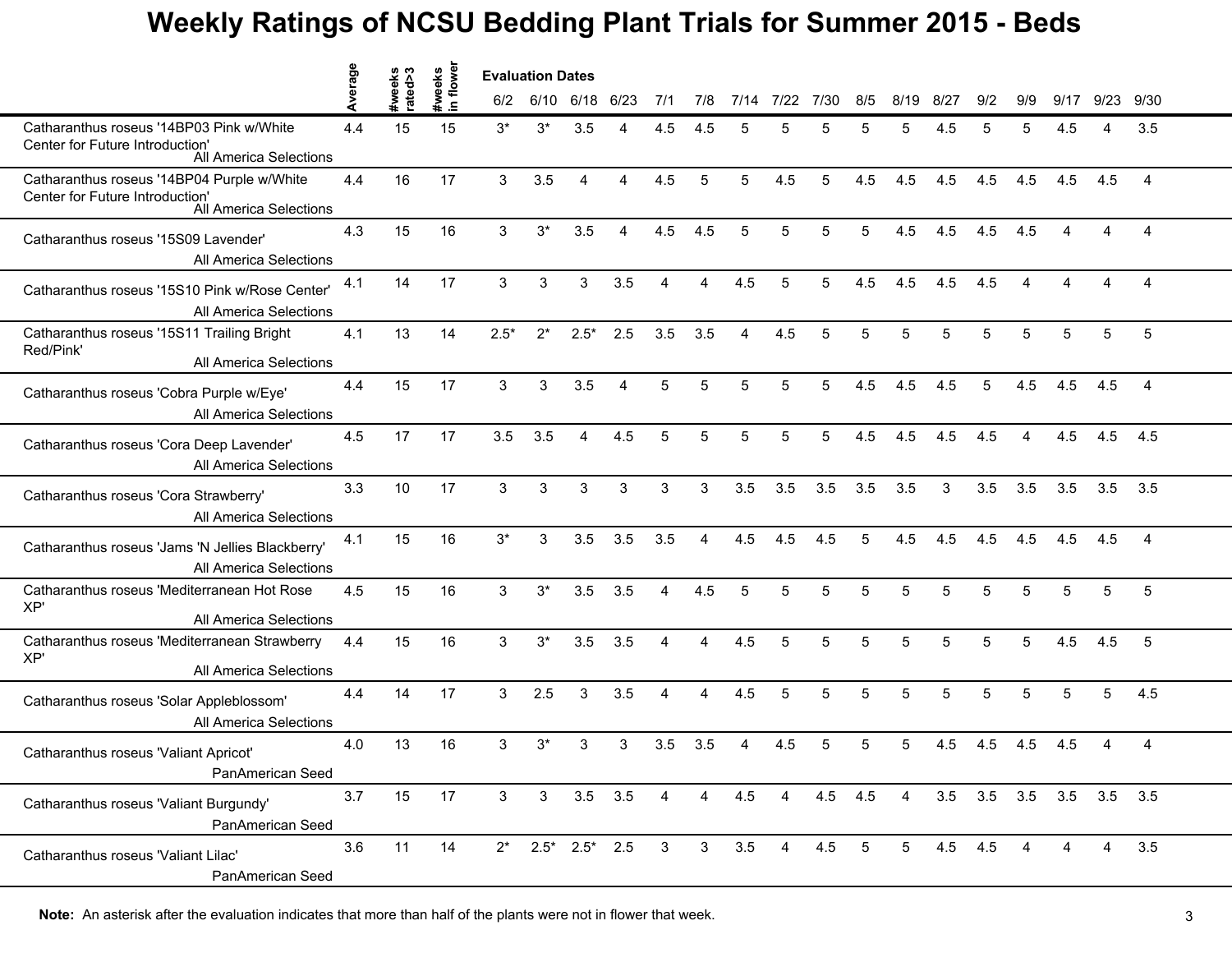|                                                                      | erage | eeks<br>ed>3   | #weeks<br>in flower | <b>Evaluation Dates</b> |                |                         |                |                |       |                     |                |       |               |         |       |                |                |                |           |                |  |
|----------------------------------------------------------------------|-------|----------------|---------------------|-------------------------|----------------|-------------------------|----------------|----------------|-------|---------------------|----------------|-------|---------------|---------|-------|----------------|----------------|----------------|-----------|----------------|--|
|                                                                      |       | ate            |                     | 6/2                     |                | 6/10 6/18 6/23          |                | 7/1            | 7/8   | 7/14                | 7/22           | 7/30  | 8/5           | 8/19    | 8/27  | 9/2            | 9/9            | 9/17           | 9/23 9/30 |                |  |
| Catharanthus roseus 'Valiant Orchid'<br>PanAmerican Seed             | 3.9   | 15             | 16                  | 3                       | $3^*$          | 3.5                     | 3.5            |                |       | 4.5                 |                |       | 5             | 4.5     |       |                | 4              | 3.5            | 3.5       | 3.5            |  |
| Catharanthus roseus 'Valiant Punch'<br>PanAmerican Seed              | 4.1   | 13             | 16                  | 3                       | $3^*$          | 3                       | 3              | 3.5            | 3.5   | 4                   | $\overline{4}$ | 4.5   | 5             | 5       | 5     | 5              | 4.5            | 4.5            | 4.5       | $\overline{4}$ |  |
| Catharanthus roseus 'Valiant Pure White'<br>PanAmerican Seed         | 4.3   | 16             | 17                  | 3                       | 3.5            | 3.5                     | $\overline{4}$ | 4.5            | 4.5   | 4.5                 | 5              | 5     | 4.5           | 4.5     | 4.5   | 4.5            | 4.5            | 4.5            |           | 4              |  |
| Celosia '15S03 Spiked'<br>All America Selections                     | 4.2   | 14             | 17                  | 3.5                     | $\overline{4}$ | 4.5                     | 4.5            | 5              | 5     | 5                   | 5              | 5     | 5             | 4.5     | 4     | 3.5            | 3.5            | 3              | 3         | 3              |  |
| Celosia 'Flamingo'<br>All America Selections                         | 3.9   | 12             | 17                  | 3.5                     | 3.5            | 4                       | 4.5            | 4.5            | 4.5   | 4.5                 | 5              | 5     | 5             | 4.5     | 3.5   | 3              | 3              | 3              | 3         | 3              |  |
| Cleome hybrid 'Senorita Blanca Impr'<br><b>Proven Winners</b>        | 2.6   | 10             | 10                  | 3.5                     | $\overline{4}$ | 4                       | $\overline{4}$ | 4.5            | 5     | 5                   | 5              | 4.5   | 3.5           | $1^*$   | $0^*$ | $0^*$          | $0^*$          | $0^*$          | $0^*$     | $0^*$          |  |
| Cosmos bipinnatus '15S04 Pink Striped'<br>All America Selections     | 0.4   | $\mathbf 0$    | $\mathbf{1}$        |                         | $2.5$ $1.5^*$  | $1^*$                   | $1^*$          | $0.5*$         | $0^*$ | 0*                  | $0^*$          | $0^*$ | $0^*$         | $0^*$   | $0^*$ | $0^*$          | $0^*$          | $0^*$          | $0^*$     | $0^*$          |  |
| Cosmos bipinnatus 'Sonata Pink'<br>All America Selections            | 3.4   | 10             | 15                  | 3.5                     | $\overline{4}$ | 4                       | 4              | 4              | 4     | 4.5                 | 4.5            |       | $4.5$ $4.5^*$ | 3       | 3     | 3              | 2.5            | $\overline{2}$ | 1.5       | $1^*$          |  |
| Cosmos bipinnatus 'Sweet Sixteen'<br>All America Selections          | 2.9   | 9              | 16                  | 3.5                     | 3              | 3.5                     | 4              |                |       |                     |                |       |               | 2.5     | 2.5   | $\overline{2}$ | 1.5            |                |           | $0.5*$         |  |
| Dahlia hybrida 'Dahlightful Sultry Scarlet'<br><b>Proven Winners</b> | 3.6   | 13             | 16                  | $3.5*$                  | $\overline{4}$ | $\overline{\mathbf{A}}$ | 4              | 4              | 4     | 4                   | 4              | 3.5   | 3.5           | 3       | 3     | 3.5            | 3              | 3              | 3.5       | 3.5            |  |
| Dahlia hybrida 'Dalaya Pink + Yellow Eye (Bali)'<br>Selecta          | 4.0   | 14             | 15                  | $3^*$                   | $3^*$          | 3                       | 3.5            | 3.5            | 3.5   | 4                   | $\overline{4}$ | 4.5   | 4.5           | 4.5     | 4.5   | 4.5            | 4.5            | 4.5            | 4.5       | $\overline{4}$ |  |
| Dahlia hybrida 'Dalaya Red + White'<br>Selecta                       | 4.2   | 17             | 17                  | $\overline{4}$          | 4              | 4.5                     | 4.5            | 4.5            | 4.5   | 4.5                 | 4.5            | 4.5   | 4             | 4       | 4     | 4.5            | 4              | 3.5            | 4         | $\overline{4}$ |  |
| Dahlia hybrida 'Dalaya Red + Yellow Eye<br>(Krishna)'<br>Selecta     | 3.6   | 13             | 10                  | 4*                      |                |                         |                | 3.5            | $3^*$ | $3^*$               | $3^*$          | $3^*$ | $3.5*$        | $3.5^*$ | 3.5   |                |                |                |           | 3.5            |  |
| Dahlia hybrida 'Dalaya Yellow (Suna)'<br>Selecta                     | 3.4   | 11             | 11                  | $2^*$                   | $2^*$          | $\overline{2}$          | $2^*$          | $2^*$          | $3^*$ | $3.5*$              | 4              | 4     | 4             | 4       | 4     | 4.5            | 4              | 4              |           | 4.5 4.5        |  |
| Dahlia hybrida 'Hypnotica Bellini'<br>Dummen Group                   | 2.7   | $\overline{4}$ | 10                  | 4*                      |                | 4                       | 4              | 3 <sup>1</sup> |       | $2.5$ $2.5$ $2.5^*$ |                | $2^*$ | $2^*$         | $2^*$   | $2^*$ | $\overline{2}$ | $\overline{2}$ | $\overline{2}$ | $2.5$ 2.5 |                |  |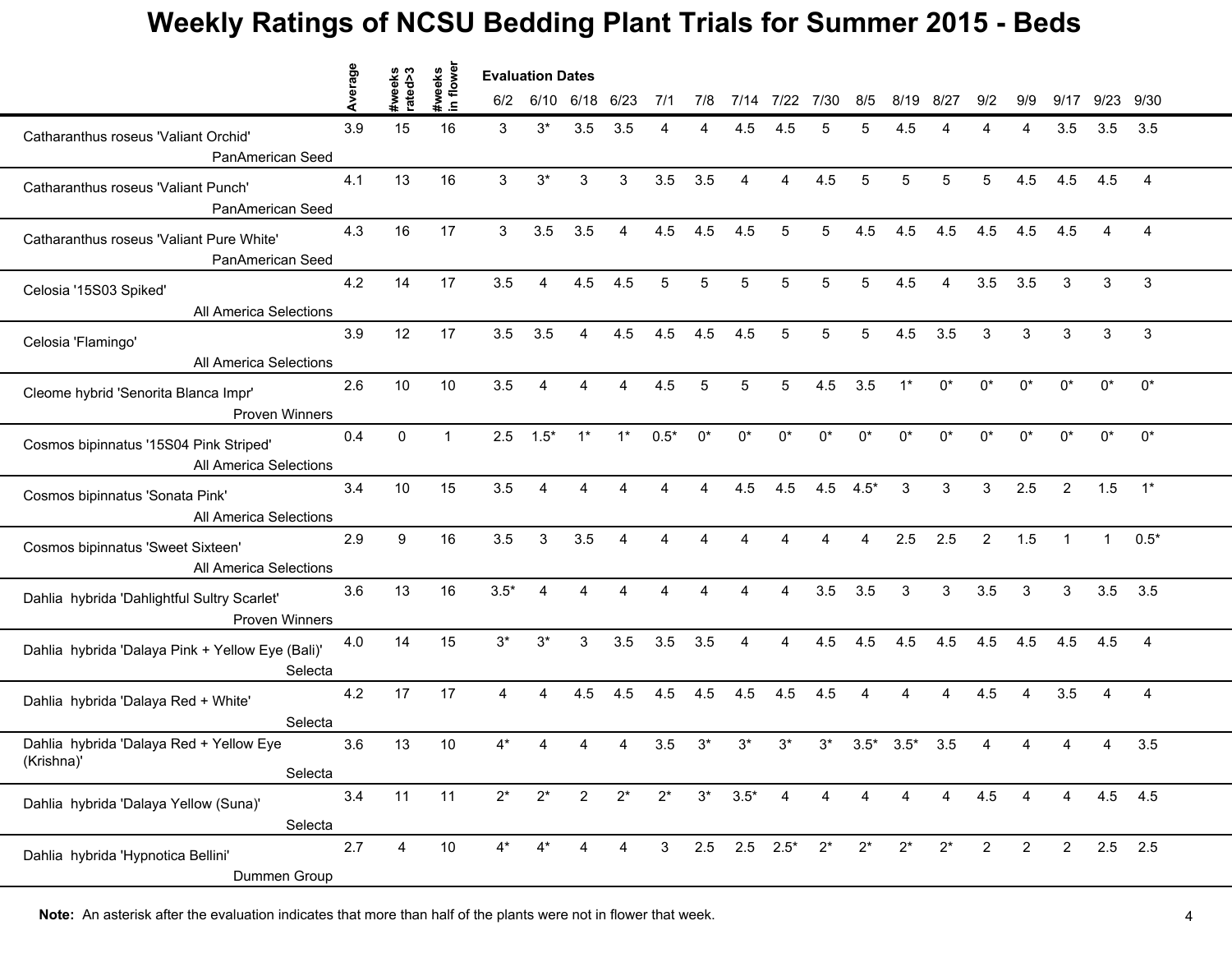|                                                                                          | erage | weeks<br>ated>3 | #weeks<br>in flower | <b>Evaluation Dates</b> |                 |                |               |                |                |                                 |              |                |                |                 |                         |                |                |                |                         |                |
|------------------------------------------------------------------------------------------|-------|-----------------|---------------------|-------------------------|-----------------|----------------|---------------|----------------|----------------|---------------------------------|--------------|----------------|----------------|-----------------|-------------------------|----------------|----------------|----------------|-------------------------|----------------|
|                                                                                          |       |                 |                     | 6/2                     |                 | 6/10 6/18 6/23 |               | 7/1            | 7/8            | 7/14                            | 7/22         | 7/30           | 8/5            | 8/19            | 8/27                    | 9/2            | 9/9            | 9/17           | 9/23                    | 9/30           |
| Dahlia hybrida 'Hypnotica Lavender'<br>Dummen Group                                      | 4.3   | 17              |                     | $3.5*$                  | 4*              | $4.5*$         | 4.5           | $4.5*$         | $4.5*$         | $4.5*$                          | 4.5          | 4.5            | .5*            |                 |                         |                |                |                | $4.5*$                  | 4.5            |
| Dahlia hybrida 'Hypnotica Orange Impr'<br>Dummen Group                                   | 3.4   | 11              | $\mathbf{1}$        | $4^*$                   | $4^*$           | 4*             | $4^*$         | 4*             | $4^*$          | $4^*$                           | 3.5          | $3.5*$         | $3^*$          | $2.5*$          | $2^*$                   | $2.5*$         | $2.5*$         | $2.5^*$        | $3.5^*$ $3.5^*$         |                |
| Dahlia hybrida 'Hypnotica Rose Bicolor'<br>Dummen Group                                  | 3.0   | 8               | 15                  | $3^{\star}$             | 3.5             | 4              |               | 4              | 4              | 3.5                             | 3.5          | 3.5            | 3              | $2.5*$          | 2                       | $\overline{2}$ | $\overline{2}$ | $\overline{2}$ | 2.5                     | 2.5            |
| Dahlia hybrida 'Hypnotica Sangria'<br>Dummen Group                                       | 3.7   | 14              | 16                  | $3.5*$                  | 4               | 4.5            | 4.5           | 4.5            | 4.5            | 4.5                             |              | 4              | 3              | 2.5             | 2.5                     | 3.5            | 3.5            | 3.5            | 3.5                     | 3.5            |
| Dahlia hybrida 'Hypnotica Tequila Sunrise'<br>Dummen Group                               | 3.4   | 9               | 14                  | 4*                      | $4*$            | 3.5            | 3.5           | 3              | 3              | 3                               | $3^*$        | 2.5            | 2.5            | 3               | 3                       | 3.5            | 4              |                |                         | 4              |
| Dahlia hybrida 'Hypnotica Tropical Breeze'<br>Dummen Group                               | 1.8   | 5               | $\overline{7}$      | $3.5*$                  | $3.5*$          | 3.5            | 3.5           | 3.5            | $\mathbf{3}$   | 3                               | 1.5          | 1.5            | $1^*$          | $1^*$           | $0.5*$                  | $0.5^*$ 0.5*   |                | $0^*$          | $0^*$                   | $0^*$          |
| Dahlia hybrida 'Hypnotica Yellow Impr'<br>Dummen Group                                   | 3.5   | 10              | 9                   | $3^*$                   | $3.5*$          | 3              | 3.5           | 4              | 4              | 4                               | $3^*$        | $3^*$          | $3^*$          | $3^*$           | $3^*$                   | $3.5*$         | 3.5            | 4              | 4.5                     | 4              |
| Dahlia hybrida 'XXL Durango'<br>Dummen Group                                             | 3.3   | 8               | 14                  | $3.5*$                  | $3^*$           | $2.5*$         | 2.5           | $\overline{2}$ | $\overline{2}$ | 2.5                             | 3            | 3              | 3              | 3.5             | 3.5                     | $\overline{4}$ | 4.5            | 4.5            | 4.5                     | 4.5            |
| Dahlia hybrida 'XXL Sunset'<br>Dummen Group                                              | 4.0   | 16              | 13                  | $3^*$                   | $3.5*$          |                | $4.5*$        | 4.5            | 4.5            | 4.5                             | 4.5          |                | 3.5            | 3.5             | 3.5                     |                |                |                |                         | 4              |
| Dahlia hybrida 'XXL Veracruz'<br>Dummen Group                                            | 3.9   | 17              | 9                   | $3.5*$                  | $3.5*$          | $4^*$          | $4^*$         | $4^*$          | 4              |                                 | 4            | 4.5            | $\overline{4}$ |                 | $3.5^*$ $3.5^*$ $3.5^*$ |                | $\overline{4}$ | 4.5            | 4.5                     | $\overline{4}$ |
| Dahlia hybrida 'XXL Yucatan'<br>Dummen Group                                             | 3.8   | 17              | 4                   |                         | $3.5^*$ $3.5^*$ | $3.5*$         | 3.5           | $4^*$          | 4              |                                 |              | $4^*$          | $3.5*$         | $3.5^*$ $3.5^*$ |                         | $4^*$          | $4^*$          | $4.5*$         | 4.5                     | 3.5            |
| Dianthus barbatus interspecific 'Jolt Cherry'<br>PanAmerican Seed                        | 4.4   | 17              | 13                  | $3.5*$                  | $3.5*$          | $4^*$          | $4^*$         | 4.5            | 5              | 5                               | 5            | 5              | 5              | 5               | 4.5                     | 4.5            | 4.5            | 4.5            | 4                       | 3.5            |
| Dianthus barbatus interspecific 'Jolt Pink'<br>PanAmerican Seed & All America Selections | 3.8   | 17              | 13                  | $3.5*$                  | $3.5*$          | $3.5*$         | $3.5*$        |                |                |                                 |              |                |                |                 |                         |                |                |                | 3.5                     | 3.5            |
| Diascia 'Darling Hot Pink 91'<br>Dummen Group                                            | 2.8   | $\overline{7}$  | 15                  | 3.5                     | $\overline{4}$  |                | 4.5 4.5 4.5 4 |                |                | 3.5                             | $\mathbf{3}$ | 3 <sup>1</sup> |                |                 | $3$ $1.5^*$ $1.5$ $1.5$ |                |                |                | $1 \t1.5^* \t1.5 \t1.5$ |                |
| Diascia 'Darling Orange 90'<br>Dummen Group                                              | 3.6   | 17              | 17                  |                         |                 |                |               |                |                | 3.5 3.5 3.5 3.5 3.5 3.5 3.5 3.5 |              | 4              | 4              | 4               |                         | 4              |                |                | 3.5 3.5 3.5 3.5         |                |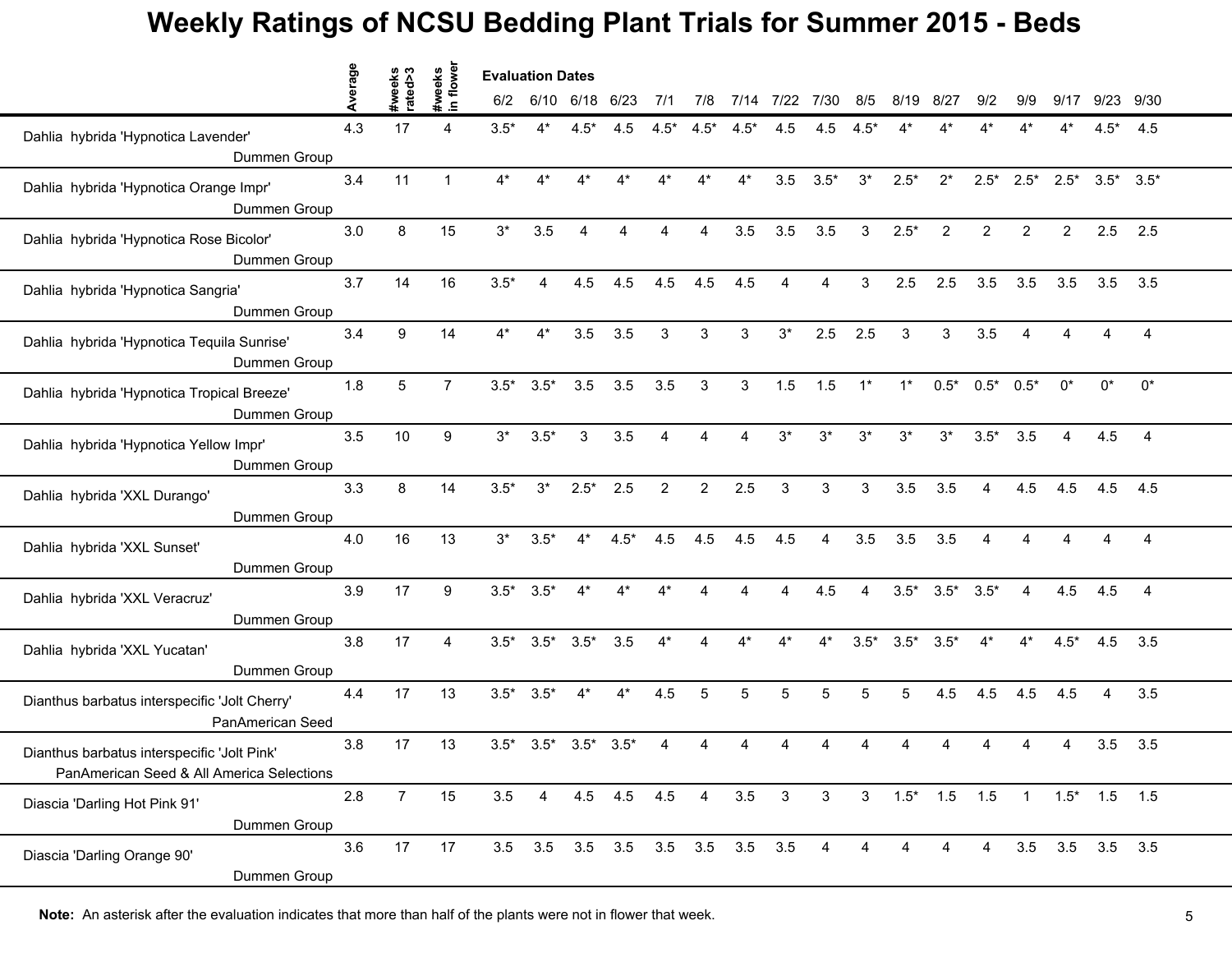|                                                                                               | erage | reeks<br>ted>3 | in flower<br>#weeks | <b>Evaluation Dates</b> |                 |                 |                                                 |                |                         |                                 |                |                         |                 |                |              |              |                 |                         |                 |              |
|-----------------------------------------------------------------------------------------------|-------|----------------|---------------------|-------------------------|-----------------|-----------------|-------------------------------------------------|----------------|-------------------------|---------------------------------|----------------|-------------------------|-----------------|----------------|--------------|--------------|-----------------|-------------------------|-----------------|--------------|
|                                                                                               |       |                |                     | 6/2                     |                 | 6/10 6/18 6/23  |                                                 | 7/1            | 7/8                     | 7/14                            | 7/22           | 7/30                    | 8/5             | 8/19           | 8/27         | 9/2          | 9/9             | 9/17                    | 9/23            | 9/30         |
| Diascia 'Darling Salmon 90'                                                                   | 2.6   | 9              | 11                  | 4                       | 4.5             | 4.5             | 4.5                                             | 4.5            |                         |                                 |                | 3.5                     | $3^*$           | $1.5*$         |              |              | $0.5*$          | ሰ*                      | n*              | $0^*$        |
| Dummen Group                                                                                  |       |                |                     |                         |                 |                 |                                                 |                |                         |                                 |                |                         |                 |                |              |              |                 |                         |                 |              |
| Echinacea hybrida 'Cheyenne Spirit'<br>All America Selections                                 | 3.4   | 12             | $\overline{7}$      | $3^*$                   | $3^*$           | $3^*$           | $3^*$                                           | $3^*$          | $3.5*$                  | $3.5*$                          |                | $3.5^*$ $3.5^*$ $3.5^*$ |                 | 3.5            | 3.5          | 3.5          | 3.5             | 3.5                     | 3.5             | 3.5          |
| Eschscholzia californica '15S01 Orange/Yellow'<br>All America Selections                      | 1.9   | $\mathbf{0}$   | 9                   | $3^*$                   | $3^*$           | 3               | 3                                               | 3              | $\overline{2}$          | $\overline{2}$                  | $\overline{2}$ | $\overline{2}$          | $\overline{2}$  | $1^*$          | $\mathbf{1}$ | $1^*$        | $1^*$           | $1^*$                   | $1.5^*$ $1.5^*$ |              |
| Eschscholzia californica 'Copper Pot'<br>All America Selections                               | 1.9   | $\mathbf 0$    | 10                  | $3^*$                   | $3^*$           | $3^*$           | 3                                               | 3              | $\overline{2}$          | $\overline{2}$                  | $\overline{2}$ | $2^{\circ}$             | 1.5             | 1.5            | $\mathbf{1}$ | $\mathbf{1}$ | $1^*$           | $1^*$                   | $1^*$           | $1^*$        |
| Eschscholzia californica 'Orange'<br>All America Selections                                   | 1.6   | 4              | 8                   | $4*$                    |                 | 4.5             |                                                 | 3              | 2.5                     | 2                               |                | 1                       | 0.5             | $^{\circ}$     | n*           | n*           | n*              |                         | $^{\circ}$      | $0^*$        |
| Euphorbia graminea 'Glamour'<br>PanAmerican Seed                                              | 4.4   | 17             | 17                  | 3.5                     | 3.5             | $\overline{4}$  | 4                                               | 4              | $\overline{\mathbf{4}}$ | 4.5                             | 4.5            | 4.5                     | 5               | 5              | 5            | 4.5          | 4.5             | 4.5                     | 4.5             | 4.5          |
| Gaillardia aristata 'Arizona Apricot'<br>All America Selections                               | 3.7   | 16             | 13                  |                         | $3.5^*$ $3.5^*$ | $3.5^*$ $3.5^*$ |                                                 | 3.5            | 3.5                     | 4                               | 4              | 4.5                     | 4.5             | $\overline{4}$ | 4            | 3.5          | 3.5             | $\overline{\mathbf{4}}$ | 3.5             | $\mathbf{3}$ |
| Gaura lindheimeri 'Sparkle White'<br>All America Selections                                   | 3.7   | 17             | 14                  | 3.5                     | 3.5             | 3.5             | 3.5                                             | 4              | 4                       | $4^*$                           |                | ◢                       | 4               | $3.5*$         | 3.5          | 3.5          | 3.5             | 3.5                     | 3.5             | $4^*$        |
| Gerbera hybrida 'Hello! Miss Scarlet'<br><b>Proven Winners</b>                                | 4.7   | 17             | 12                  | 4*                      |                 |                 |                                                 | $4.5*$         |                         | 5                               |                | 5                       | 5               | 5              |              | 5            | 5               | 5                       | 5               | 5            |
| Gerbera hybrida 'Hello! Sunshine'<br>Proven Winners                                           | 4.2   | 17             | 14                  | 3.5                     | $3.5*$          | $3.5^*$ $3.5^*$ |                                                 | $\overline{4}$ | 4                       | 4                               | 4              | 4.5                     | 5               | 5              | 4.5          | 4.5          | 4.5             | 4.5                     | 4.5             | 4.5          |
| Gerbera jamesonii 'Funtastic Blush'<br><b>Ball Ingenuity</b>                                  | 4.4   | 17             | 12                  |                         | $3.5^*$ $3.5^*$ | $4^*$           | $4^*$                                           | $4^*$          | 4.5                     | 4.5                             | 4.5            | 4.5                     | 4.5             | 4.5            | 4.5          | 5            | 5               | 5                       | 4.5             | 4.5          |
| Gerbera jamesonii 'Funtastic Burgundy'<br><b>Ball Ingenuity</b>                               | 4.1   | 17             | $\overline{7}$      | $3.5*$                  | $3.5*$          | $3.5^*$ $3.5^*$ |                                                 | $3.5*$         | $3.5*$                  | $3.5*$                          | $4^*$          |                         | $4.5^*$ $4.5^*$ | 4.5            | 4.5          | 5            | 4.5             | 4.5                     | 4.5             | 4.5          |
| Gerbera jamesonii 'Funtastic Canary'<br><b>Ball Ingenuity</b>                                 | 4.3   | 17             | 13                  | 3.5                     | 3.5             | $3.5^*$ $3.5^*$ |                                                 | $3.5*$         |                         |                                 | 4.5            |                         | 4.5             | 5              |              | 5            | 5               | 5                       | 4.5             | 4.5          |
| Gerbera jamesonii 'Funtastic Mango'<br><b>Ball Ingenuity</b>                                  | 4.5   | 17             | 13                  |                         |                 |                 | $3.5$ $3.5^*$ $3.5^*$ $3.5^*$ $4^*$ $4.5$ $4.5$ |                |                         |                                 | 5              | 5                       | 5               | 5              | 5            | 5            | 5               | 5                       | 4.5             | $-5$         |
| Helianthus annuus '14F04 Semi-Dwarf for Future 2.1<br>Introduction'<br>All America Selections |       | 4              | 6                   |                         | 3.5 3.5 3.5 3.5 |                 |                                                 | $\mathbf{3}$   |                         | $2$ 1.5* 1.5* 1.5* 1.5* 0.5* 0* |                |                         |                 |                |              |              | $\star$ $\star$ |                         | $\star$ $\star$ |              |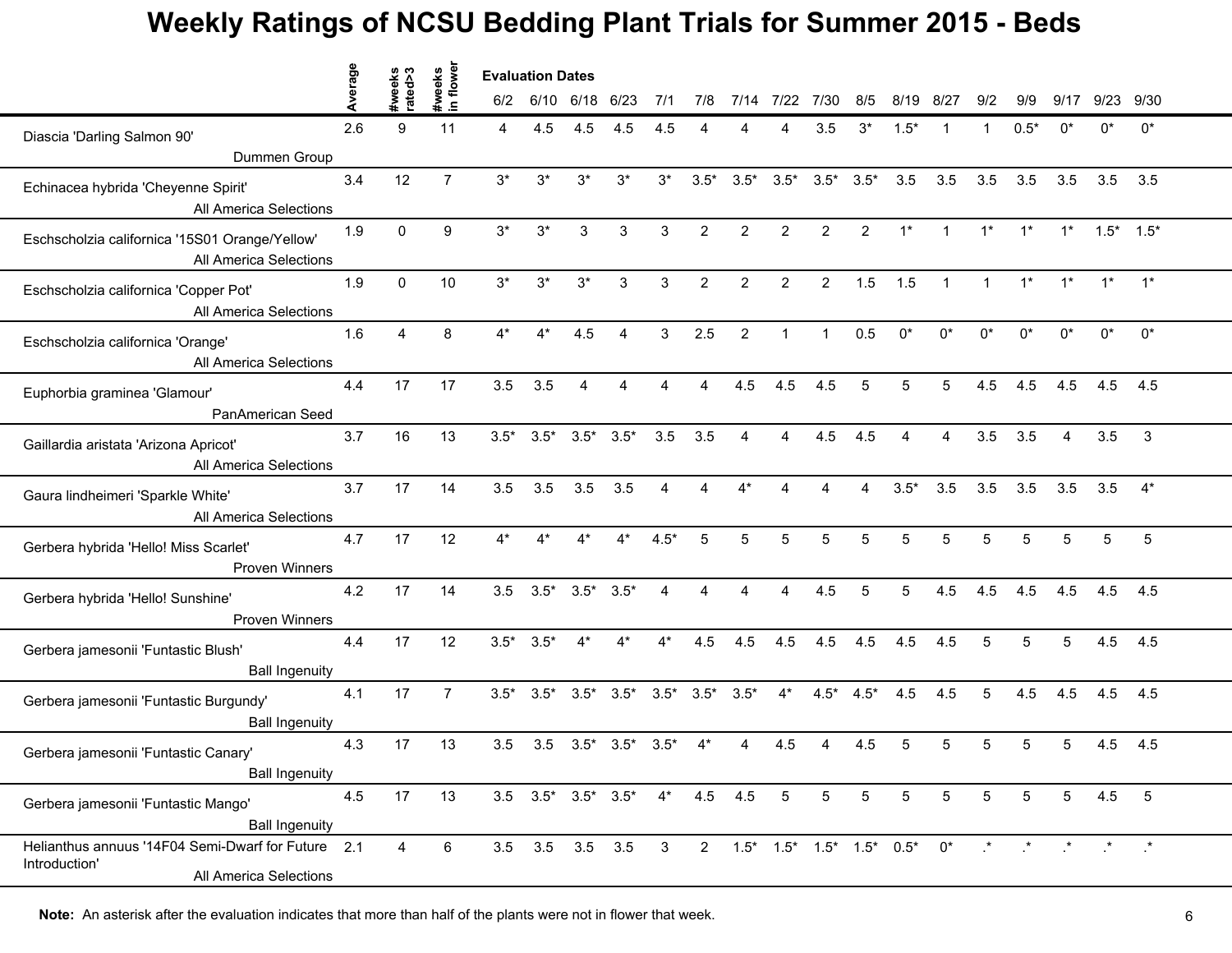|                                                                     | erage | weeks<br>tted>3 | in flower<br>#weeks | <b>Evaluation Dates</b> |                       |                         |                 |        |                 |                                                                                 |                |                  |                 |                |                |              |              |        |              |              |  |
|---------------------------------------------------------------------|-------|-----------------|---------------------|-------------------------|-----------------------|-------------------------|-----------------|--------|-----------------|---------------------------------------------------------------------------------|----------------|------------------|-----------------|----------------|----------------|--------------|--------------|--------|--------------|--------------|--|
|                                                                     |       |                 |                     | 6/2                     |                       | 6/10 6/18 6/23          |                 | 7/1    | 7/8             |                                                                                 | 7/14 7/22 7/30 |                  | 8/5             | 8/19           | 8/27           | 9/2          | 9/9          | 9/17   |              | 9/23 9/30    |  |
| Hibiscus acetosella 'Little Zin'                                    | 4.3   | 17              | $\Omega$            | 4*                      |                       |                         |                 |        | $4.5*$          | $4.5*$                                                                          | $4.5*$         | $4.5*$           | $4.5*$          | $4.5*$         | $4.5*$         |              |              |        |              | $4.5*$       |  |
| <b>Ball FloraPlant</b>                                              |       |                 |                     |                         |                       |                         |                 |        |                 |                                                                                 |                |                  |                 |                |                |              |              |        |              |              |  |
| Hibiscus moscheutos 'Luna Pink Swirl'<br>PanAmerican Seed           | 3.9   | 14              | 11                  | $3.5*$                  | $3.5*$                | $4^*$                   | $4^*$           | $4.5*$ | $4.5*$          | 5                                                                               | 4.5            | 5                | 4.5             | $\overline{4}$ | 3.5            | 3.5          | 3.5          | 3      | 3            | 3            |  |
| Hibiscus moscheutos 'Luna Red'<br>PanAmerican Seed                  | 3.8   | 11              | 10                  | $3^*$                   | $3^*$                 | $3.5*$                  | $4^*$           |        | $4.5^*$ $4.5^*$ | $4.5*$                                                                          | 4.5            | 5                | $5\overline{5}$ | 4              | 4              | 3.5          | 3            | 3      | 3            | 3            |  |
| Hibiscus moscheutos 'Luna Rose'<br>PanAmerican Seed                 | 4.1   | 17              | 10                  | $3.5*$                  |                       | $3.5^*$ $3.5^*$ $3.5^*$ |                 | $4^*$  | $4.5*$          | $5^*$                                                                           | 5              | 5                | 5               | 4.5            | 4.5            | Δ            | 4            | 3.5    | 3.5          | 3.5          |  |
| Impatiens hawkeri 'Divine Pink Improved'<br>PanAmerican Seed        | 1.3   | $\Omega$        | $\Omega$            | $3^*$                   | $3*$                  | $2.5*$                  | $2.5*$          | $2.5*$ | $2^*$           | $2^*$                                                                           | $1.5*$         | $1.5*$           | $1*$            | n*             | n*             | n*           | n*           | n*     | $^{\circ}$   | $0^*$        |  |
| Impatiens hawkeri 'Divine Violet Improved'<br>PanAmerican Seed      | 2.1   | $\mathbf{0}$    | 6                   | $3^*$                   | $2.5*$                | $2.5^*$ 2.5*            |                 | $3^*$  | $2.5*$          | $2.5*$                                                                          | $2^*$          | $2^*$            | $2^*$           | $1.5*$         | 1.5            | 1.5          | 1.5          | 1.5    | 1.5          | 1.5          |  |
| Impatiens hawkeri 'Divine White'<br>PanAmerican Seed                | 1.8   | $\mathbf 0$     | $\mathbf{1}$        | $3^*$                   | $3^*$                 | $3^*$                   | $3^*$           | $3^*$  | $3^*$           | $3^*$                                                                           | $3^*$          | $2.5*$           | 2.5             | $1^*$          | $0.5*$         | $0.5*$       | $0^*$        | $0^*$  | $0^*$        | $0^*$        |  |
| Impatiens hawkeri 'Florific Sweet Orange'<br>All America Selections | 0.6   | $\mathbf{0}$    | $\Omega$            | $2^*$                   | $2^*$                 | $2^*$                   | $1.5*$          |        |                 | $1.5^*$ $0.5^*$ $0.5^*$ $0.5^*$ $0.5^*$                                         |                |                  | $0^*$           | $0^*$          | 0*             | $0^*$        | $0^*$        | 0*     | $0^*$        | $0^*$        |  |
| Impatiens hybrid 'Magnum Lavender Splash'<br>Dummen Group           | 2.6   | $\overline{7}$  | 11                  | $3.5*$                  | $4^*$                 |                         | $3.5^*$ $3.5^*$ | $3.5*$ | 3.5             | 3.5                                                                             | 3              | 2.5              | $2.5*$          | 2              | $\overline{2}$ | 1.5          | 1.5          | 1.5    | 1.5          | 1.5          |  |
| Impatiens hybrid 'Magnum Red Flame'<br>Dummen Group                 | 3.2   | 8               | 11                  | $3.5*$                  | $3.5*$                | $3^*$                   | $3^*$           | $3.5*$ | 3.5             | 3.5                                                                             | $3.5*$         | 4                | 3.5             | 3              | 3              | 3            | 3            | 3      | 2.5          | $\mathbf{3}$ |  |
| Impatiens hybrid 'Magnum White 50'<br>Dummen Group                  | 2.4   | 10              | 9                   | $3.5*$                  | $3.5*$                | 3.5                     | 3.5             | 3.5    | 3.5             | 3.5                                                                             | 3.5            | 3.5              | 3.5             | $2^*$          | $1^*$          | $\mathbf{1}$ | $1^*$        | $0.5*$ | $0.5^*$ 0.5* |              |  |
| Impatiens hybrid 'Magnum Wild Salmon'<br>Dummen Group               | 1.8   | 3               | $\Omega$            | $3^*$                   | $3^*$                 | $3^*$                   | $3^*$           | $3^*$  | $3.5*$          | $3.5*$                                                                          | $3.5*$         | $3^*$            | $2.5*$          | $0^*$          | $0^*$          | $0^*$        | $0^*$        | 0*     | $0^*$        | $0^*$        |  |
| Impatiens hybrid 'Petticoat Mandarin Star'<br>Dummen Group          | 1.6   | $\overline{2}$  |                     | $3.5*$                  | $3.5*$                | 3*                      | $3^*$           | 3*     |                 |                                                                                 | 2.5            | 2                | $1.5*$          | 0*             | n*             |              |              |        | 0*           | $0^*$        |  |
| Impatiens hybrid 'Petticoat Purple Star'<br>Dummen Group            | 3.1   | 5 <sup>5</sup>  | 6                   |                         | $3.5^*$ $3.5^*$ $3^*$ |                         | $3^*$           | $3^*$  |                 | $3^*$ $3.5^*$ $3.5^*$                                                           |                | $3^*$ 3.5* $3^*$ |                 |                | 3              | 3            | 3            | 3      | 3            | 3            |  |
| Impatiens hybrid 'Petticoat Red Star'<br>Dummen Group               | 3.4   | 13              | 4                   |                         |                       |                         |                 |        |                 | $3.5^*$ $3.5^*$ $3.5^*$ $3.5^*$ $3.5^*$ $3.5^*$ $3.5^*$ $3.5^*$ $3.5^*$ $3.5^*$ |                |                  |                 | $3^*$          | $3^*$          | $3^*$        | $\mathbf{3}$ |        | 3.5 3.5 4    |              |  |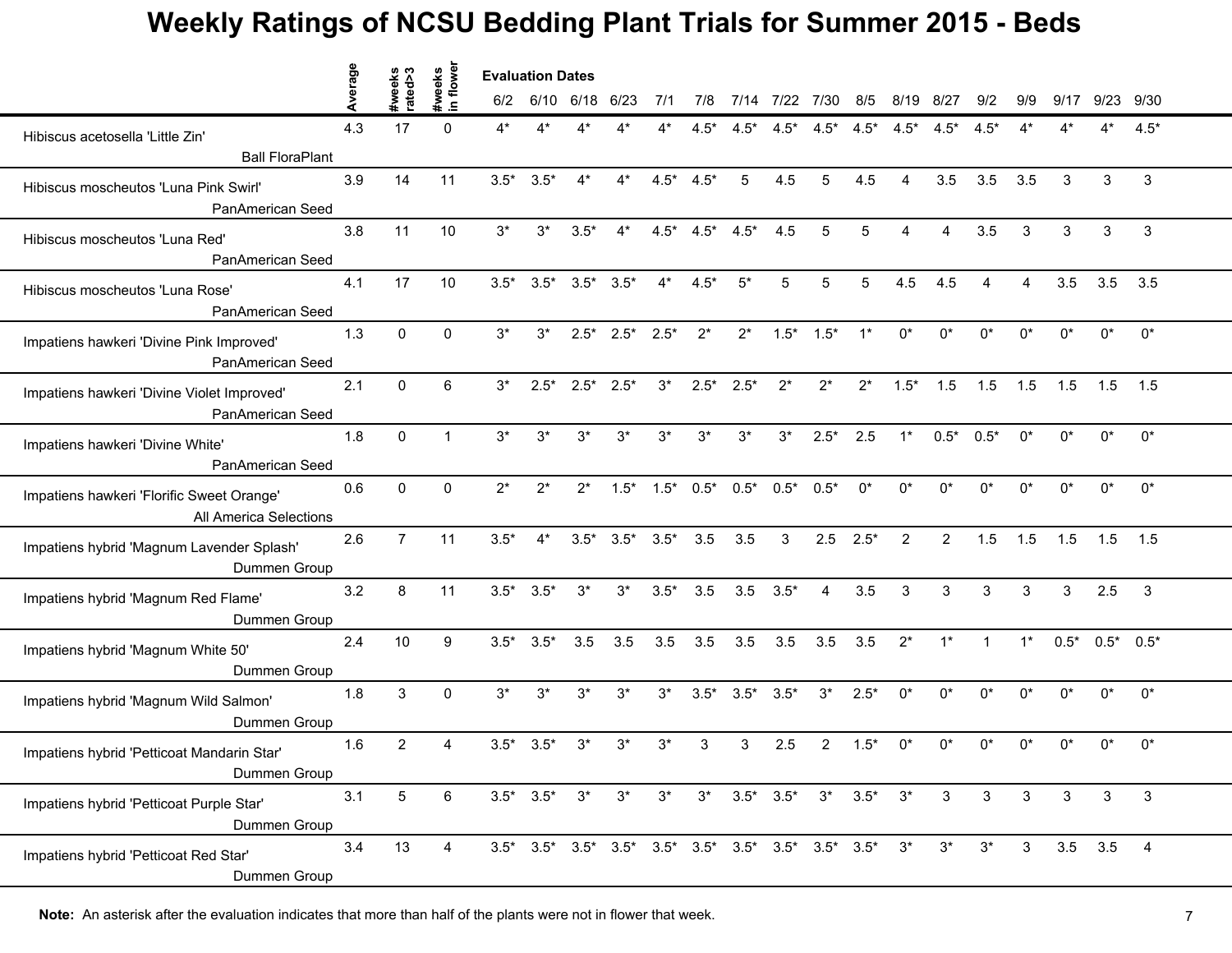|                                                                           | Average |                   | in flower<br>#weeks |        | <b>Evaluation Dates</b> |           |                |         |                |       |        |        |        |                |                                           |                |                |                |              |                |  |
|---------------------------------------------------------------------------|---------|-------------------|---------------------|--------|-------------------------|-----------|----------------|---------|----------------|-------|--------|--------|--------|----------------|-------------------------------------------|----------------|----------------|----------------|--------------|----------------|--|
|                                                                           |         | #weeks<br>rated>3 |                     | 6/2    | 6/10                    | 6/18 6/23 |                | 7/1     | 7/8            | 7/14  | 7/22   | 7/30   | 8/5    | 8/19           | 8/27                                      | 9/2            | 9/9            | 9/17           | 9/23         | 9/30           |  |
| Impatiens hybrid 'Rockapulco Wisteria'<br><b>Proven Winners</b>           | 4.0     | 17                | 16                  | 3.5    | 3.5                     | Δ         |                |         |                |       | 4.5    | 4.5    | 4.5    |                |                                           |                | Δ              |                | Δ            | 4              |  |
| Impatiens hybrid 'Tamarinda Dark Red'<br>Dummen Group                     | 3.2     | 8                 | 8                   | $3.5*$ | $3.5*$                  | $3^*$     | $3^*$          | $3.5*$  | $3^*$          | 3.5   | $3.5*$ | $3.5*$ | $3.5*$ | 3              | 2.5                                       | 3              | 3              | 3              | 3            | 3.5            |  |
| Impatiens hybrid 'Tamarinda Orange'<br>Dummen Group                       | 1.9     | $\mathbf{1}$      | 2                   | $3^*$  | $3.5*$                  | $3^*$     | $3^*$          | $3^*$   | 3              | 3     | $3^*$  | $3^*$  | $2.5*$ | $1^*$          | $0.5*$                                    | $0^*$          | $0^*$          | ∩*             | $0^*$        | $0^\star$      |  |
| Impatiens hybrid 'Tamarinda Pink'<br>Dummen Group                         | 2.1     | $\mathbf{1}$      | 2                   | $3^*$  | $3.5*$                  | $3^*$     | $3^*$          | $3^*$   | 3              | $3^*$ | $3^*$  | $2.5*$ | $2^*$  |                | $1.5^*$ $1.5^*$                           | $1^*$          | $1^*$          | 0.5            | $0.5^*$ 0.5* |                |  |
| Impatiens hybrid 'Tamarinda Purple'<br>Dummen Group                       | 3.2     | 10                | 15                  | $3.5*$ | $3.5*$                  | 3.5       | 3.5            | 3.5     | 3.5            | 3.5   | 3.5    | 3.5    | 3      | 2.5            | 2.5                                       | 2.5            | 2.5            | 3              | 3.5          | $\mathbf{3}$   |  |
| Impatiens hybrid 'Tamarinda White'<br>Dummen Group                        | 2.7     | 8                 | 13                  | $3^*$  | $3^{\ast}$              | 3.5       | 3.5            | 3.5     | 3.5            | 3.5   | 3.5    | 3.5    | 3.5    | $2.5*$         | $\overline{2}$                            | $\overline{2}$ | $\overline{2}$ | $\overline{2}$ | $0.5*$       | 1.5            |  |
| Impatiens hybrida 'Big Bounce Cherry'<br>Selecta                          | 4.5     | 17                | 17                  | 3.5    | 3.5                     | 4         | 4              | 4       | $\overline{4}$ | 4.5   | 5      | 5      | 5      | 5              | 5                                         | 5              | 5              | 4.5            | 4.5          | 4.5            |  |
| Impatiens hybrida 'Big Bounce Lavender'<br>Selecta                        | 4.4     | 17                | 17                  | 3.5    | 3.5                     | Δ         | 4              | 4.5     | 5              | 5     | 5      | 5      | 5      | 4.5            | 4.5                                       | 4.5            | 4.5            |                | 4            | 4.5            |  |
| Impatiens hybrida 'Big Bounce Lilac'<br>Selecta                           | 4.5     | 17                | 17                  | 3.5    | $\Delta$                |           |                |         |                | 4.5   |        | 5      | 5      | 5              |                                           | 5              | 5              | 4.5            | 4.5          | 4.5            |  |
| Impatiens hybrida 'Big Bounce Red'<br>Selecta                             | 4.5     | 17                | 16                  | 3.5    | 3.5                     | 4         | $4^*$          | 4.5     | 5              | 5     | 5      | 5      | 5      | $\overline{5}$ | 5                                         | 5              | 4.5            | 4              | 4            | 4.5            |  |
| Impatiens hybrida 'Big Bounce Violet'<br>Selecta                          | 4.5     | 17                | 16                  | 3.5    | 4                       | 4         | $4^*$          | 4.5     | 4.5            | 4.5   | 4.5    | 5      | 5      | 5              | 5                                         | 5              | 4.5            | 4.5            | 4            | 4.5            |  |
| Impatiens hybrida 'Big Bounce White'<br>Selecta                           | 4.2     | 17                | 17                  | 3.5    | 3.5                     | 3.5       | 3.5            | 4       | 4              | Δ     | 4.5    | 4.5    | 4.5    | 4.5            | 4.5                                       | 4.5            | 4.5            | 4.5            | 4.5          | 5              |  |
| Impatiens hybrida 'Bounce Cherry'<br>Selecta                              | 4.5     | 17                | 17                  | 3.5    | 3.5                     |           |                | 4.5     | 4.5            |       |        | 5      | 5      | 5              | 4.5                                       | 5              | 4.5            | 4.5            | 4.5          | 4.5            |  |
| Impatiens hybrida 'Bounce Lilac'<br>Selecta                               | 4.2     | 17                | 15                  |        | 3.5 3.5 3.5 3.5         |           |                | 4       | $\overline{4}$ |       |        |        |        |                | 4.5* 4.5* 4.5 4.5 4.5 4.5 4.5 4.5 4.5 4.5 |                |                |                |              | $\overline{4}$ |  |
| Impatiens hybrida 'Bounce Pink Flame'<br>Selecta & All America Selections | 4.5     | 17                | 17                  | 3.5    | $\overline{4}$          | 4         | $\overline{4}$ | 4.5 4.5 |                | 5     | 5      | 5      | 5      | 5              | 5                                         | 5              | 4.5            | 4              | 4            | 4.5            |  |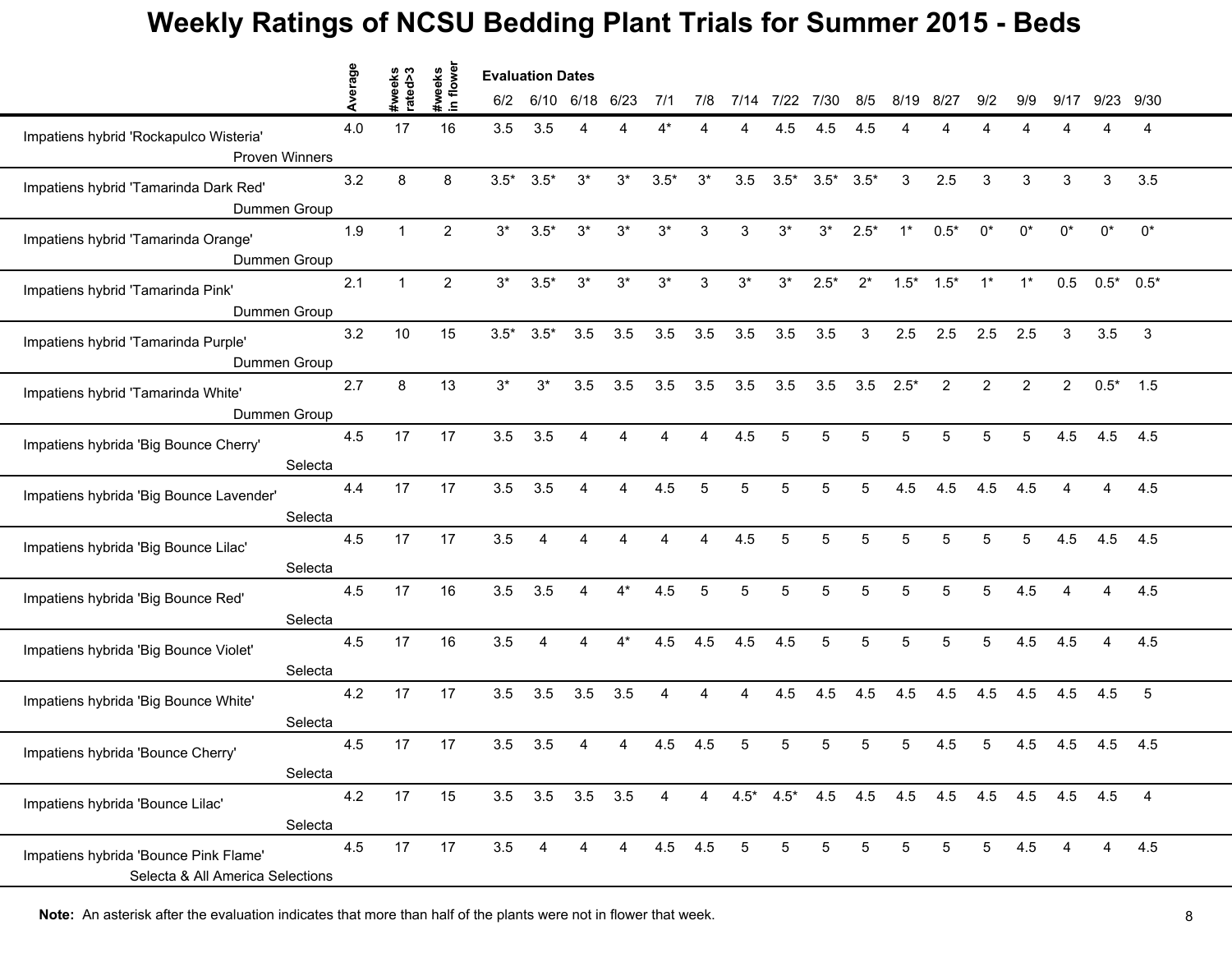|                                                                       | Average | #weeks<br>rated>3 | flower<br>weeks | <b>Evaluation Dates</b> |                |        |        |                 |                |                                                 |           |       |                |                                     |       |        |       |       |                                        |                |  |
|-----------------------------------------------------------------------|---------|-------------------|-----------------|-------------------------|----------------|--------|--------|-----------------|----------------|-------------------------------------------------|-----------|-------|----------------|-------------------------------------|-------|--------|-------|-------|----------------------------------------|----------------|--|
|                                                                       |         |                   | $\blacksquare$  | 6/2                     | 6/10 6/18 6/23 |        |        | 7/1             | 7/8            | 7/14                                            | 7/22      | 7/30  | 8/5            | 8/19                                | 8/27  | 9/2    | 9/9   | 9/17  | 9/23                                   | 9/30           |  |
| Impatiens hybrida 'Bounce Violet'                                     | 4.6     | 17                | 17              | 3.5                     | 3.5            |        |        | 4.5             | 4.5            | 5                                               |           | 5     | 5              | 5                                   | 5     | 5      | 5     | 5     | 5                                      | 5              |  |
| Selecta                                                               |         |                   |                 |                         |                |        |        |                 |                |                                                 |           |       |                |                                     |       |        |       |       |                                        |                |  |
| Impatiens hybrida 'Bounce White'<br>Selecta                           | 4.2     | 17                | 16              | 3.5                     | 3.5            | $3.5*$ | 3.5    | 3.5             | 3.5            | 4                                               | 4         | 4.5   | 4.5            | 4.5                                 | 4.5   | 5      | 5     | 5     | 5                                      | $\sqrt{5}$     |  |
| Impatiens walleriana 'SunPatiens Spreading Shell 4.2<br>Pink'         |         | 16                | 17              | 3.5                     | 3.5            | 4      | 4      | 4.5             | 4.5            | 4.5                                             | 5         | 5     | 5              | 4.5                                 | 4.5   | 4.5    | 4     | 3.5   | 3                                      | 3.5            |  |
| All America Selections                                                |         |                   |                 |                         |                |        |        |                 |                |                                                 |           |       |                |                                     |       |        |       |       |                                        |                |  |
| Ipomoea batatas 'SolarPower Black'<br><b>Ball FloraPlant</b>          | 4.8     | 17                | 0               | 4*                      | $4^*$          | $4.5*$ | $4.5*$ | $5^*$           | $5^*$          | $5*$                                            | $5*$      | $5^*$ | $5^*$          | 5*                                  | $5*$  | $5^*$  | $5*$  | $5*$  | $5*$                                   | $5^{\star}$    |  |
| Ipomoea batatas 'SolarPower Lime'<br><b>Ball FloraPlant</b>           | 4.7     | 17                | $\Omega$        | $3.5*$                  | $3.5*$         | 4*     |        | $5*$            | $5*$           | $5*$                                            | 5*        | $5*$  | 5*             | 5*                                  | $5*$  | 5*     | $5*$  | $5*$  | $5*$                                   | $5^{\star}$    |  |
| Ipomoea batatas 'SolarPower Red'<br><b>Ball FloraPlant</b>            | 4.9     | 17                | $\Omega$        | $4^*$                   | $4.5*$         | $4.5*$ | $4.5*$ | $5^*$           | $5^*$          | $5*$                                            | $5^*$     | $5^*$ | $5^{\star}$    | $5*$                                | $5*$  | $5^*$  | $5^*$ | $5*$  | $5*$                                   | $5^*$          |  |
| Ipomoea batatas 'Sweet Caroline Sweetheart<br>Lime'<br>Proven Winners | 4.8     | 17                | $\Omega$        | $3.5*$                  | $4*$           | $4.5*$ | $4.5*$ | $4.5*$          | $5^*$          | 5*                                              | $5*$      | $5*$  | $5*$           | 5*                                  | $5*$  | 5*     | $5*$  | $5*$  | $5*$                                   | $5^\star$      |  |
| Isotoma fluviatillis 'Beth's Blue'<br><b>Proven Winners</b>           | 1.5     | 6                 | $\Omega$        | $3.5*$                  | $4^*$          | 4*     | $4^*$  | $4^*$           | $3.5*$         | $2.5*$                                          | $0.5*$    | $0^*$ | $0^*$          | $0^*$                               | $0^*$ | $0^*$  | $0^*$ | $0^*$ | $0^*$                                  | $0^*$          |  |
| Lantana camara 'Luscious Pinkberry Blend'<br><b>Proven Winners</b>    | 4.9     | 17                | 17              | 4                       | 4.5            | 4.5    |        | 5               | 5              | 5                                               |           | 5     | 5              | 5                                   | 5     | 5      | 4.5   | 5     | 5                                      | 5              |  |
| Lobelia erinus 'Lucia Ultraviolet'<br>Proven Winners                  | 2.5     | $\overline{7}$    | 17              | $\overline{4}$          | 4.5            | 4.5    | 4      | 4               | 4              | 3.5                                             | 2.5       | 2.5   | 2.5            | 1.5                                 | 1.5   | 1.5    | 0.5   | 0.5   | 0.5                                    | 0.5            |  |
| Lobelia speciosa 'Starship Deep Rose'<br>Kieft                        | 2.6     | 5                 | 4               | $3^*$                   | $3^*$          | $3.5*$ | $3.5*$ | $3.5^*$ $3.5^*$ |                | $3.5*$                                          | $3^*$     | $3^*$ | $2^*$          | $2^*$                               | $2^*$ | $1.5*$ | 1.5   | 2     | $\overline{2}$                         | 2              |  |
| Melampodium paludosum '15S05'<br>All America Selections               | 3.1     | $\overline{7}$    | 17              | 3                       | 3              | 3      | 3      | 3               | 3              | 3                                               | 3.5       | 3.5   | 3.5            | 3.5                                 | 3.5   | 3.5    | 3.5   | 3     | $\overline{2}$                         | 1.5            |  |
| Melampodium paludosum 'Golden Globe'<br>All America Selections        | 2.8     | $\Omega$          | 17              | 3                       | 3              | 3      |        | 3               | 3              | 3                                               | 3         | 3     | 3              | 3                                   | 2.5   | 2.5    | 2.5   | 2.5   | 2                                      | $\overline{2}$ |  |
| Melampodium paludosum 'Million Gold'<br>All America Selections        | 3.5     | 15                | 17              |                         | $3.5$ $3.5$    | 4      | 4      | 4               | $\overline{4}$ |                                                 |           |       |                | 3.5 3.5 3.5 3.5 3.5 3.5 3.5 3.5 3.5 |       |        |       |       | 3                                      | 2.5            |  |
| Osteospermum ecklonis 'Akila Daisy White'<br>All America Selections   | 2.4     | 6                 | 6               |                         |                |        |        |                 |                | $3.5^*$ $3.5^*$ $3.5^*$ $3.5^*$ $3.5^*$ $3.5$ 3 | $2.5$ 2.5 |       | $\overline{2}$ | $1.5*$                              |       |        |       |       | $1*$ $1.5*$ $1.5*$ $1.5*$ $1.5$ $1.5*$ |                |  |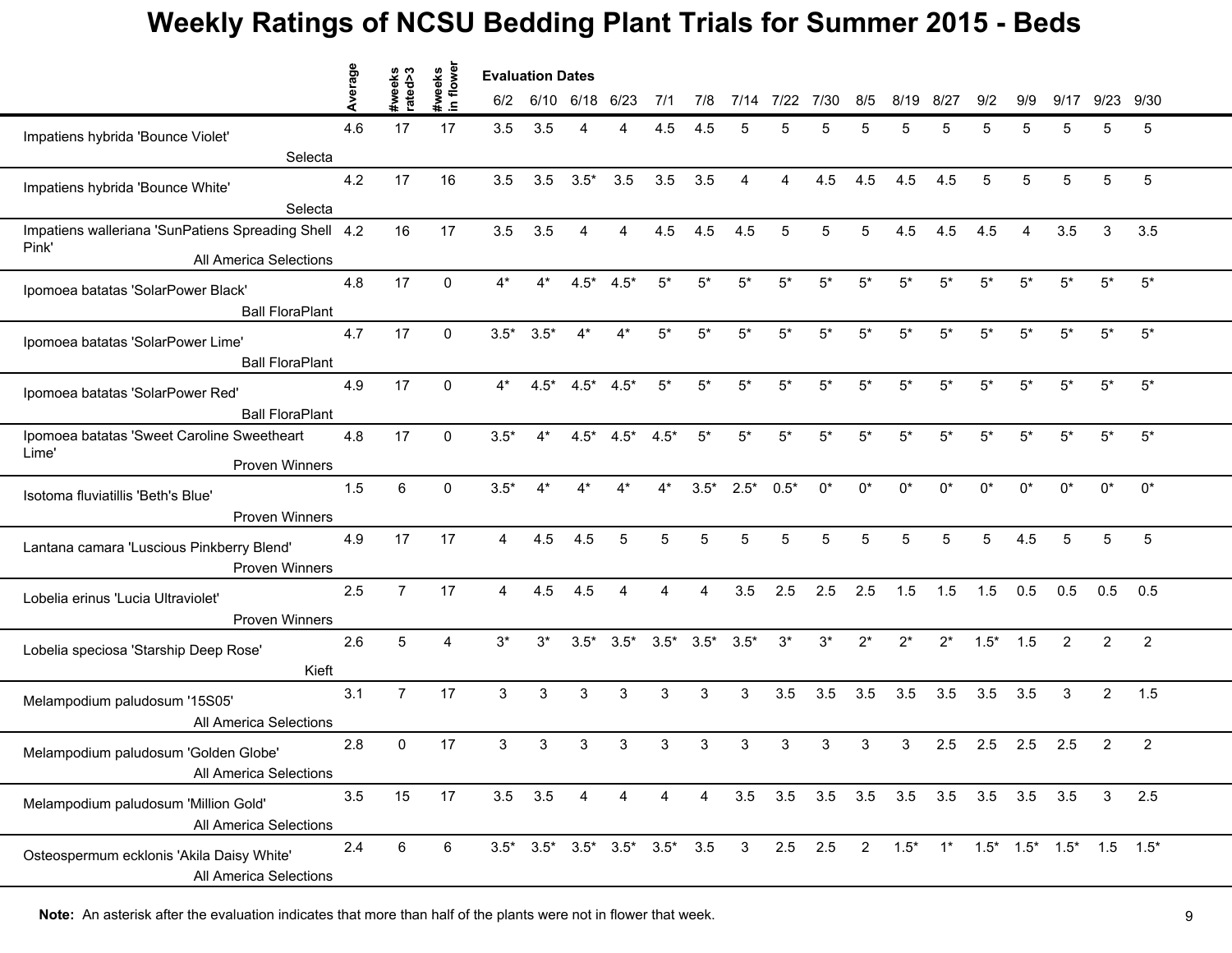|                                                                                 | erage | ო<br>€          | weeks<br>1 flower | <b>Evaluation Dates</b> |        |                |                   |                |              |                               |                 |                 |                |                                 |         |                 |              |            |                 |             |
|---------------------------------------------------------------------------------|-------|-----------------|-------------------|-------------------------|--------|----------------|-------------------|----------------|--------------|-------------------------------|-----------------|-----------------|----------------|---------------------------------|---------|-----------------|--------------|------------|-----------------|-------------|
|                                                                                 |       |                 | $\blacksquare$    | 6/2                     |        | 6/10 6/18 6/23 |                   | 7/1            | 7/8          | 7/14                          | 7/22            | 7/30            | 8/5            | 8/19                            | 8/27    | 9/2             | 9/9          | 9/17       | 9/23 9/30       |             |
| Pelargonium hortorum 'Big Ezee Fuchsia Blue'<br>Dummen Group                    | 2.5   | 5               | 9                 | 3.5                     | 3.5    |                |                   |                | 2.5          | 2.5                           | З               | 3               | $1.5*$         | $1.5*$                          | $1.5^*$ | $1.5^*$ $1.5^*$ |              | $1.5*$     | $1.5^*$ $1.5^*$ |             |
| Pelargonium hortorum 'Big Ezee Neon'<br>Dummen Group                            | 1.4   | $\mathbf{1}$    | 5                 | 3.5                     | 3      | 3              | 3                 | $\overline{2}$ | $1^*$        | $1^*$                         | $1^*$           | $1.5*$          | $1.5*$         | $1^*$                           | $0.5*$  | $0.5^*$ 0.5*    |              | $0.5*$     | $0.5^*$ 0.5*    |             |
| Pelargonium hortorum 'Big Ezee Pink'<br>Dummen Group                            | 1.6   | 4               | $\overline{7}$    | 3.5                     | 3.5    | 3.5            | 3.5               | 2.5            | 1.5          | 1.5                           | $1^*$           |                 |                | $1.5^*$ $1.5^*$ $0.5^*$ $0.5^*$ |         |                 | $0.5^*$ 0.5* | $0.5^*$    | $0.5^*$ 0.5*    |             |
| Pelargonium hortorum 'Patriot Bright Red'<br>Dummen Group                       | 0.4   | $\Omega$        | $\Omega$          | $3^*$                   | $2^*$  | $0.5*$         | $0.5*$            | $0.5*$         | $0^*$        | $0^*$                         | $0^*$           | $0^*$           | 0*             | 0*                              | $0^*$   | $0^*$           | $0^*$        | $0^*$      | $0^*$           | $0^{\star}$ |
| Pelargonium hortorum 'Patriot Bright Violet'<br>Dummen Group                    | 2.1   | $\overline{7}$  | 14                | 3.5                     |        |                |                   |                | 3.5          | 3.5                           | 2.5             | $\overline{2}$  | $1*$           | $1^*$                           | 0.5     | 0.5             | $0.5*$       | 0.5        | 0.5             | 0.5         |
| Pelargonium hortorum 'Patriot Cherry Rose Impr'<br>Dummen Group                 | 1.0   | 3               | 5                 | 3.5                     | 3.5    | 3.5            | 3                 | 1.5            | $0.5*$       | $0.5*$                        | $0.5*$          | $0.5^*$         | $0.5*$         | $0^*$                           | $0^*$   | $0^*$           | $0^*$        | $0^*$      | $0^*$           | $0^*$       |
| Pelargonium hortorum 'Patriot Lavender Blue'<br>Dummen Group                    | 1.1   | 4               | $\overline{7}$    | 3.5                     | 3.5    | 3.5            | 3.5               | 2.5            | $\mathbf{1}$ | 0.5                           | $0.5*$          | $0^*$           | $0^*$          | 0*                              | $0^*$   | $0^*$           | $0^*$        | $^{\circ}$ | $0^*$           | $0^\star$   |
| Pelargonium hortorum 'Patriot Papaya'<br>Dummen Group                           | 1.6   | 3               | 9                 | 3.5                     | 3.5    | 3.5            | 3                 | 2.5            | 1.5          | 1.5                           | $1.5^*$ $1.5^*$ |                 | $\overline{1}$ | $1^*$                           | $1^*$   |                 | $0.5^*$ 0.5* | $0.5^*$    | $0.5^*$         | 0.5         |
| Pelargonium hortorum 'Patriot Salmon Frills'<br>Dummen Group                    | 2.1   | 5               | 11                | 3.5                     | 3.5    | 3.5            | 3.5               | 3.5            | 3            | 2.5                           | 2               | $2^*$           | $1.5*$         | $1.5^*$ $1.5^*$                 |         | $1^*$           |              |            |                 | $1^*$       |
| Pelargonium hortorum 'Pinto Premium White to<br>Rose'<br>All America Selections | 1.9   | $5\phantom{.0}$ | $\overline{7}$    | $3.5*$                  | $3.5*$ | 3.5            | 3.5               | 3.5            | 2.5          | 2.5                           | $\overline{2}$  | $\overline{2}$  | $1.5*$         | $1^*$                           | $1^*$   | $0.5*$          | $0.5*$       | $0.5*$     | $0.5*$          | $0.5*$      |
| Pelargonium hortorum 'Savannah Lavender<br>Splash'<br>Dummen Group              | 0.7   | $\overline{2}$  | 4                 | 3.5                     | 3.5    | 3              | $\overline{2}$    | $0.5*$         | $0^*$        | $0^*$                         | $0^*$           | 0*              | 0*             | 0*                              | $0^*$   | $0^*$           | $0^*$        | $0^*$      | $0^*$           | $0^*$       |
| Pelargonium hortorum 'Savannah Oh So Orange'<br>Dummen Group                    | 2.1   | 4               | 13                | $\mathfrak{S}$          | 3.5    | 3.5            | 3.5               | 3.5            | 3            | 3                             | $\overline{2}$  | $\overline{2}$  | $1.5*$         | $1.5*$                          | 1.5     | $1^*$           | $\mathbf{1}$ |            |                 | $1^*$       |
| Pelargonium hortorum 'Savannah Pink'<br>Dummen Group                            | 1.8   | 3               | 8                 | 3.5                     | 3.5    | 3.5            | 3                 | 3              | 2.5          | 2.5                           | 1.5             | $1.5^*$ $1.5^*$ |                | $1^*$                           | $1^*$   |                 | $0.5^*$ 0.5* | $0.5*$     | $0.5*$          | $0^*$       |
| Pelargonium hortorum 'Savannah Punch'<br>Dummen Group                           | 0.9   | $2^{\circ}$     | 8                 |                         |        |                |                   |                |              | 3.5 3.5 3 2.5 1.5 0.5 0.5 0.5 |                 | $0^*$           | $0^*$          | 0*                              | $0^*$   | $0^*$           | $0^*$        | $0^*$      | $0^*$           | $0^*$       |
| Pelargonium hortorum 'Savannah Really Red'<br>Dummen Group                      | 0.4   | $\mathbf 0$     | $\mathbf 1$       | 3                       | $2^*$  |                | $0.5^*$ 0.5* 0.5* |                | $0^*$        | $0^*$                         | $0^*$           | $0^*$           | $0^*$          | $0^*$                           | $0^*$   | $0^*$           | $0^*$        | ∩*         | $0^*$           | $0^\star$   |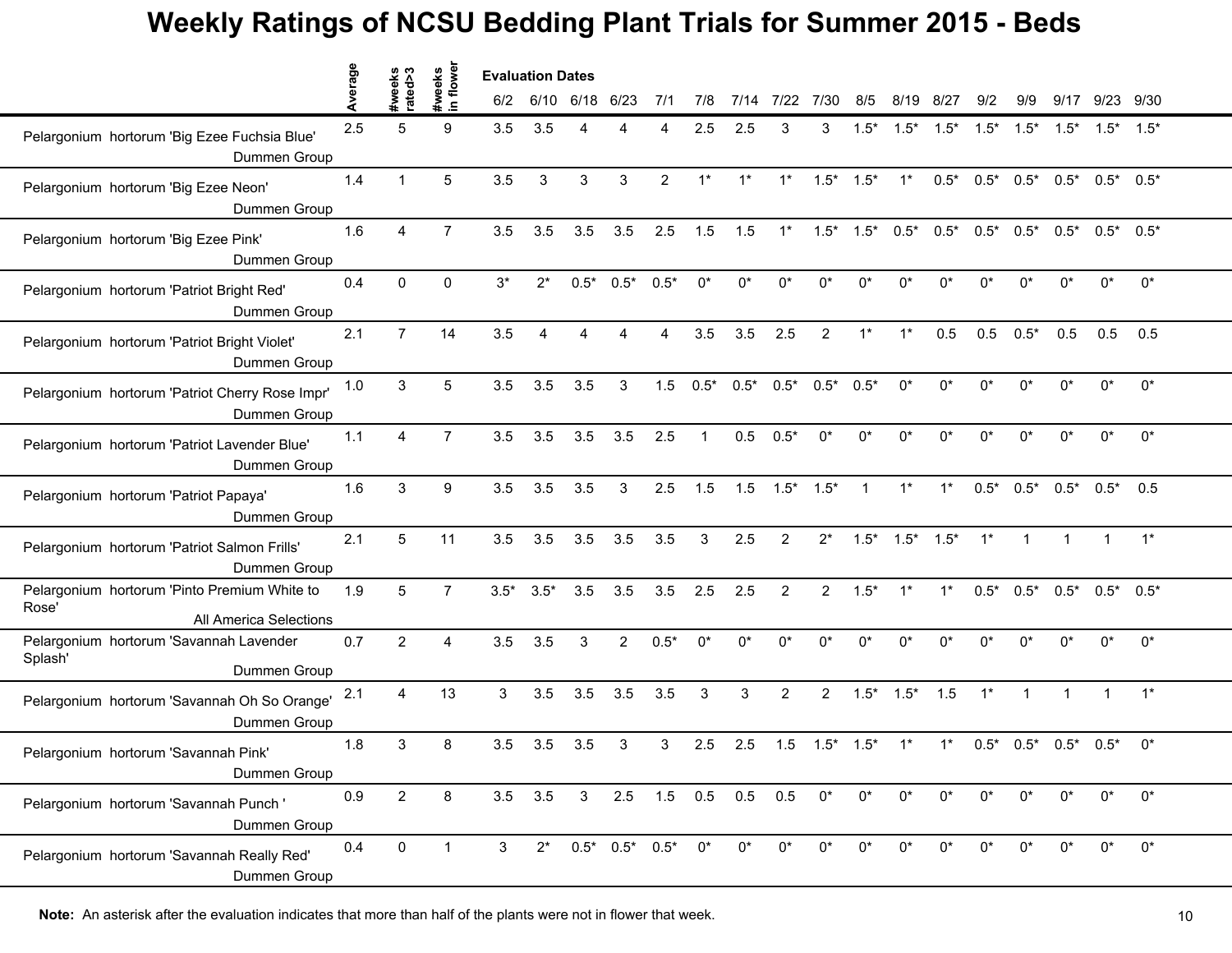|                                                                              | erage | s⊲pis<br>sye∈  | weeks<br>n flower | <b>Evaluation Dates</b> |        |                       |                   |                |                |                 |                 |                |             |                |                         |              |              |                |       |                |
|------------------------------------------------------------------------------|-------|----------------|-------------------|-------------------------|--------|-----------------------|-------------------|----------------|----------------|-----------------|-----------------|----------------|-------------|----------------|-------------------------|--------------|--------------|----------------|-------|----------------|
|                                                                              |       | ate            | $\mathbf{C}$      | 6/2                     |        | 6/10 6/18 6/23        |                   | 7/1            | 7/8            | 7/14            | 7/22            | 7/30           | 8/5         | 8/19           | 8/27                    | 9/2          | 9/9          | 9/17           | 9/23  | 9/30           |
| Pelargonium interspecific 'Cumbanita Dark Red'<br>Dummen Group               | 0.6   | 0              | 5                 | 3                       | 2.5    | 1.5                   | 1.5               | 1.5            | $0.5*$         | $0.5^*$         |                 |                |             |                |                         |              | n*           |                | n*    | $0^*$          |
| Pelargonium interspecific 'Cumbanita Deep Rose'<br>Dummen Group              | 0.9   | $\overline{2}$ | 5                 | 3.5                     | 3      | 3.5                   | $\mathbf{3}$      | 1.5            | $0.5*$         | $0.5*$          | 0*              | 0*             | $0^*$       | 0*             | $0^*$                   | $0^*$        | $0^*$        | $0^*$          | $0^*$ | $0^*$          |
| Pelargonium interspecific 'Cumbanita Lilac'<br>Dummen Group                  | 2.2   | 4              | 15                | 3.5                     | 3.5    | 3.5                   | 3.5               | 3              | $\overline{2}$ | 2               | 2               | $\overline{2}$ | $1.5*$      | $1.5*$         | 1.5                     | 1.5          | 1.5          | 1.5            | 1.5   | 1.5            |
| Pelargonium peltatum 'Great Balls of Fire Merlot'<br>Dummen Group            | 1.4   | $\mathbf{1}$   | 11                | 3.5                     | 3      | 2.5                   | $\overline{2}$    | $\overline{2}$ | 1.5            | 1.5             | $1^*$           | $1^*$          | $1^*$       | $0.5*$         | $1^*$                   | $\mathbf{1}$ | $0.5*$       | 0.5            | 0.5   | 0.5            |
| Penstemon barbatus coccineus<br>All America Selections                       | 4.1   | 17             |                   | $3.5*$                  | $3.5*$ | $3.5*$                |                   |                |                |                 |                 |                |             |                | $4.5*$                  | $4.5*$       | $4.5*$       | $4.5*$         | 4.5   | $4.5*$         |
| Penstemon barbatus coccineus '15S07 Purple'<br><b>All America Selections</b> | 3.7   | 17             | 3                 | $3.5*$                  | $3.5*$ | $3.5*$                | $3.5*$            | $3.5*$         | $3.5*$         | $3.5^*$ $3.5^*$ |                 | $3.5*$         | 4           | $4^*$          | $4*$                    | $4^*$        | $4*$         |                | 4     | $4*$           |
| Petunia hybrida 'Easy Wave Pink Passion'<br>PanAmerican Seed                 | 4.3   | 16             | 17                | 3.5                     | 3.5    | 4                     | 5                 | 5              | 4.5            | 4.5             | 4.5             | 5              | 5           | 5              | 4.5                     | 4.5          | 4            | 4              | 3.5   | 2.5            |
| Petunia hybrida 'Easy Wave Silver'<br>PanAmerican Seed                       | 4.4   | 17             | 17                | 3.5                     | 3.5    | $\overline{4}$        | 4.5               | 5              | 5              | 5               | 5               | 5              | 4.5         | 4.5            | 4.5                     | 4.5          | 4            |                |       | 4              |
| Petunia hybrida 'Easy Wave Yellow'<br>PanAmerican Seed                       | 4.4   | 17             | 17                | 3.5                     | 3.5    | 3.5                   | 4                 | 4.5            | 5              | 5               |                 | 5              | 5           | 4.5            | 4.5                     | 4.5          | 4.5          | 4.5            |       | 3.5            |
| Petunia hybrida 'Pretty Flora Purple Improved'<br>PanAmerican Seed           | 3.7   | 13             | 17                | 3                       | 3.5    | 3.5                   | 3.5               | 4              | 4              | Δ               | 4               | 4.5            | 4.5         | $\overline{4}$ | $\overline{\mathbf{4}}$ | 4            | 4            | 3              | 3     | 2.5            |
| Petunia hybrida 'Pretty Flora White Improved'<br>PanAmerican Seed            | 3.3   | 14             | 17                | 3.5                     | 3.5    | 3.5                   | 3.5               | 3.5            | 3.5            | 3.5             | 3.5             | 3.5            | 3.5         | 3.5            | 3.5                     | 3.5          | 3.5          | 3              | 2.5   | $\overline{2}$ |
| Petunia hybrida 'Pretty Grand Violet'<br>PanAmerican Seed                    | 3.0   | 9              | 17                | 3.5                     | 3.5    | $\boldsymbol{\Delta}$ | 5                 | 5              | 4.5            | 5               |                 | Δ              | 3           | 2              | 2                       | 1.5          | $\mathbf 1$  |                |       | 0.5            |
| Petunia hybrida 'Shock Wave Yellow'<br>PanAmerican Seed                      | 2.9   | 1              | 17                | 3                       | 3      | 3                     | 3                 | 3              |                | 3               | 3               | 3              | 3.5         | 3              | 3                       | 3            | 3            | 3              | 2.5   | $\overline{2}$ |
| Petunia hybrida 'SunSpun Pink'<br><b>Ball FloraPlant</b>                     | 4.0   | 13             | 17                | 4                       |        |                       | 4.5 4.5 4.5 4.5 4 |                |                | 4.5             | $5\overline{)}$ |                | $5$ 4.5 4.5 |                | 4                       | 4            | $\mathbf{3}$ | $\mathbf{3}$   |       | $2.5$ 1.5      |
| Petunia hybrida 'SunSpun Raspberry Star'<br><b>Ball FloraPlant</b>           | 3.7   | 11             | 17                | 4                       |        |                       | 4.5 4.5 4.5 4.5   |                | 4              | 4               |                 | 4              | 4           | 3.5            | $\mathbf{3}$            | 3            | 3            | 3 <sup>1</sup> |       | $2.5$ 2.5      |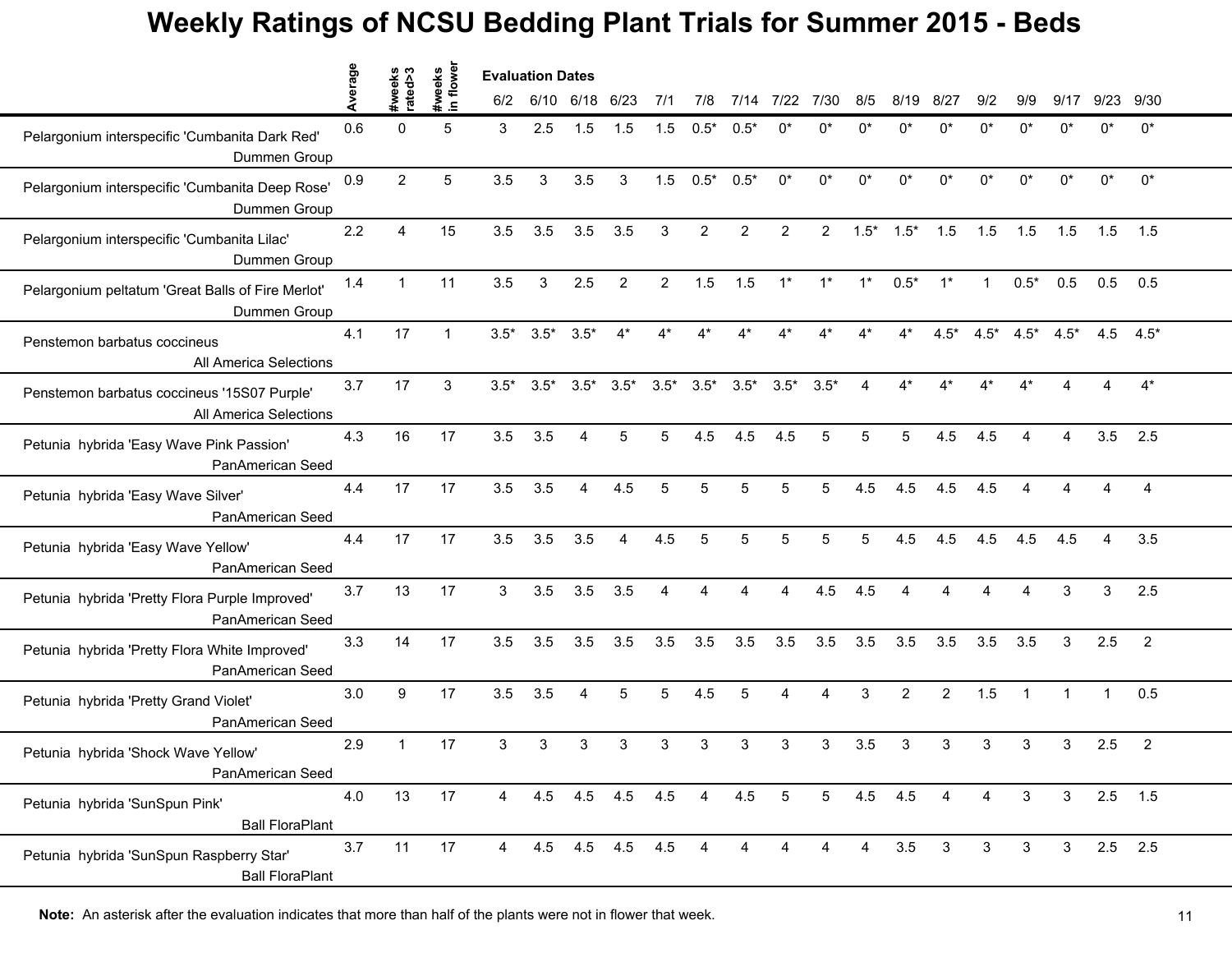|                                                                                      | verage | s<br>s<br>sxeks | weeks<br>n flower | <b>Evaluation Dates</b> |                |                 |             |     |                 |      |      |                |        |                |                |                |                |                |             |              |
|--------------------------------------------------------------------------------------|--------|-----------------|-------------------|-------------------------|----------------|-----------------|-------------|-----|-----------------|------|------|----------------|--------|----------------|----------------|----------------|----------------|----------------|-------------|--------------|
|                                                                                      | ⋖      | ate             | $\mathbf{S}$      | 6/2                     |                | 6/10 6/18 6/23  |             | 7/1 | 7/8             | 7/14 | 7/22 | 7/30           | 8/5    | 8/19           | 8/27           | 9/2            | 9/9            | 9/17           |             | 9/23 9/30    |
| Petunia hybrida 'SunSpun Red Impr'<br><b>Ball FloraPlant</b>                         | 1.8    | $\overline{2}$  | 16                | 3                       | 3.5            | 3.5             | 3           | 3   | $\overline{2}$  | 2    |      | $\overline{2}$ | 1.5    |                |                | 1              | 0.5            | 0.5            | 0.5         | $0^*$        |
| Petunia hybrida 'SunSpun Salmon'<br><b>Ball FloraPlant</b>                           | 3.8    | 13              | 17                | 3.5                     | $\overline{4}$ | 4               | 4.5         | 4.5 | 4.5             | 4.5  | 4.5  | 4.5            | 4.5    | $\overline{4}$ | 3.5            | 3.5            | 3              | 3              | 2.5         | 2.5          |
| Petunia hybrida 'Tidal Wave Red Velour'<br>PanAmerican Seed & All America Selections | 4.8    | 17              | 17                | $\overline{\mathbf{4}}$ | 4.5            | 5               | 5           | 5   | 4.5             | 4.5  | 4.5  | 5              | 5      | 5              | 5              | 5              | 5              | 5              | 4.5         | 4.5          |
| Petunia hybrida 'Tidal Wave Silver'<br>PanAmerican Seed                              | 4.5    | 17              | 17                | 3.5                     | $\overline{4}$ | 4.5             | 4.5         | 4.5 | 4.5             | 4.5  | 5    | 5              | 5      | 4.5            | 4.5            | 4.5            | 4.5            | 4.5            | 4.5         | 4            |
| Petunia xhybrida 'African Sunset'<br>All America Selections                          | 3.6    | 13              | 16                | 3.5                     | 3.5            |                 |             | 4.5 | 4.5             | 4.5  |      | 4.5            |        |                |                | 3.5            | 2.5            | $2.5*$         | 2           | 1.5          |
| Petunia xhybrida 'Supertunia Honey'<br>Proven Winners                                | 4.6    | 17              | 17                | $\overline{4}$          | 4.5            | 4.5             | 4.5         | 4.5 | 4.5             | 5    | 5    | 5              | 5      | 4.5            | 4.5            | 4.5            | 4.5            | 4.5            | 4.5         | 4.5          |
| Petunia xhybrida 'Supertunia Indigo Charm'<br><b>Proven Winners</b>                  | 3.6    | 12              | 17                | 4                       | 4              | $\overline{a}$  | 4.5         | 4.5 | 4.5             | 4.5  | 4.5  | 4.5            | 4.5    | 4              | 3.5            | 3              | 2              | $\overline{2}$ | 1.5         | 1.5          |
| Petunia xhybrida 'Supertunia Latte'<br>Proven Winners                                | 3.1    | 8               | 17                | 3.5                     | 3.5            | 3.5             | 3.5         | 3.5 | 3.5             | 3.5  | 3    | 3.5            | 3      | 3              | $\overline{2}$ | 2.5            | 2.5            | 3              | 3           | 3            |
| Petunia xhybrida 'Supertunia Morning Glory<br>Charm'<br>Proven Winners               | 4.6    | 17              | 17                | 4                       | 4.5            | 5               |             | 5   |                 | 5    |      | 5              | 5      | 4.5            |                | 4.5            |                |                |             | 4            |
| Petunia xhybrida 'Supertunia Orchid Charm'<br><b>Proven Winners</b>                  | 4.7    | 17              | 17                | $\overline{4}$          | 4.5            | $\overline{5}$  | 5           | 5   | 5               | 5    | 5    | 5              | 5      | 4.5            | 4.5            | 4.5            | 4.5            | 4.5            | 4.5         | 4.5          |
| Petunia xhybrida 'Supertunia Picasso in Blue'<br><b>Proven Winners</b>               | 1.8    | $\overline{2}$  | 9                 | 3.5                     | 3.5            | 3               | 3           | 3   | 3               | 3    | 2.5  | 2.5            | $1.5*$ | $1^*$          | $0.5*$         | $0^*$          | $0^*$          | $0^*$          | $0^*$       | $0^*$        |
| Petunia xhybrida 'Supertunia Picasso in<br>Burgundy'<br><b>Proven Winners</b>        | 4.5    | 17              | 17                | 3.5                     | 4              | 4               | 4.5         | 4.5 | 4.5             | 4.5  | 5    | 5              | 5      | 4.5            | 4.5            | 5              | 5              | 4.5            | 4.5         | 3.5          |
| Petunia xhybrida 'Supertunia Pink Star Charm'<br>Proven Winners                      | 4.0    | 16              | 17                | 3.5                     | 3.5            | 3.5             | 3.5         |     |                 | 4.5  | 4.5  | 4.5            | 4.5    | 4.5            | 4.5            | 4.5            |                |                |             | $\mathbf{3}$ |
| Petunia xhybrida 'Supertunia Rose Blast Charm'<br>Proven Winners                     | 3.5    | 10              | 17                | $\overline{4}$          | 4.5            | $5\overline{)}$ | 4.5         | 4.5 | $5\overline{5}$ | 5    | 5    | 4.5            | 4      | 2.5            | $\overline{2}$ | $\overline{2}$ | $\overline{2}$ | $\overline{2}$ | $1.5$ 1.5   |              |
| Petunia xhybrida 'Supertunia Sangria Charm'<br><b>Proven Winners</b>                 | 4.6    | 17              | 17                | 3.5                     | $\overline{4}$ |                 | 4.5 4.5 4.5 |     | 4.5             | 5    | 5    | 5              | 5      | 5              | 5              | 5              | 5              |                | 4.5 4.5 4.5 |              |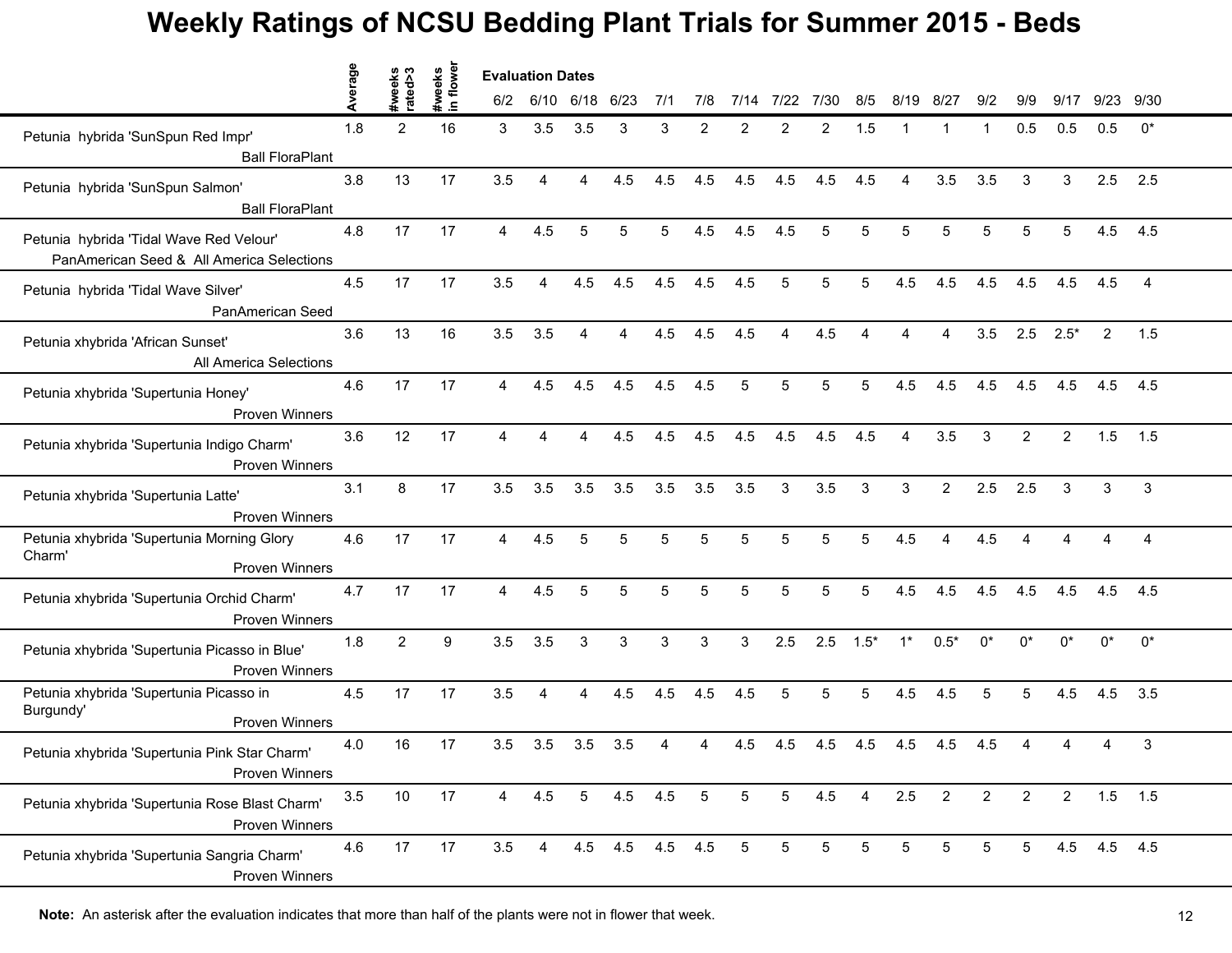|                                                                          | erage | weeks<br>ated>3 | in flower<br>#weeks | <b>Evaluation Dates</b> |                |                |                |     |     |      |      |      |     |      |                |                |     |                         |                |                 |
|--------------------------------------------------------------------------|-------|-----------------|---------------------|-------------------------|----------------|----------------|----------------|-----|-----|------|------|------|-----|------|----------------|----------------|-----|-------------------------|----------------|-----------------|
|                                                                          | ∢     | ate             |                     | 6/2                     | 6/10           | 6/18           | 6/23           | 7/1 | 7/8 | 7/14 | 7/22 | 7/30 | 8/5 | 8/19 | 8/27           | 9/2            | 9/9 | 9/17                    | 9/23           | 9/30            |
| Petunia xhybrida 'Supertunia Vista Bubblegum'<br><b>Proven Winners</b>   | 4.9   | 17              | 17                  | 4                       | 4.5            | 5              |                | 5   |     | 5    |      | 5    | 5   | 5    | 5              | 5              | 5   | 5                       | 4.5            | 5               |
| Petunia xhybrida 'Supertunia Vista Fuchsia'<br><b>Proven Winners</b>     | 4.8   | 17              | 17                  | 3.5                     | $\overline{4}$ | 4.5            | 5              | 5   | 5   | 5    | 5    | 5    | 5   | 5    | 5              | 4.5            | 4.5 | 5                       | 5              | $5\phantom{.0}$ |
| Petunia xhybrida 'Supertunia Vista Silverberry'<br><b>Proven Winners</b> | 4.7   | 17              | 17                  | $\overline{4}$          | 4.5            | 5              | 5              | 5   | 5   | 5    | 5    | 5    | 5   | 4.5  | 4.5            | 4.5            | 4.5 | 4.5                     | 4.5            | 4.5             |
| Petunia xhybrida 'Supertunia Watermelon Charm'<br><b>Proven Winners</b>  | 3.5   | 13              | 17                  | 3.5                     | 3.5            | 3.5            | 3.5            | 3.5 | 4   | 4.5  | 4.5  | 4.5  | 4.5 |      | 4              | 3.5            | 3   | 2.5                     | $\overline{2}$ | 1.5             |
| Petunia xhybrida 'Trilogy Red'<br>All America Selections                 | 2.8   | 9               | 16                  | 3                       | 3.5            | 3.5            |                | 3.5 | 3.5 |      |      |      | 3.5 | 3    | 2.5            | 2.5            | 1.5 |                         | 0.5            | $0.5*$          |
| Phlox hybrid 'Intensia White Impr'<br><b>Proven Winners</b>              | 3.0   | 11              | 17                  | 3.5                     | 3.5            | 3.5            | 3.5            | 4   | 4   | 4    | 3.5  | 3.5  | 3.5 | 3    | $\overline{2}$ | $\overline{2}$ | 1.5 | $\overline{\mathbf{4}}$ | $\mathbf 1$    | $\overline{1}$  |
| Portulaca grandiflora 'Mojave Tangerine'<br>Proven Winners               | 4.7   | 17              | 15                  | $3.5*$                  | $3.5*$         | 4              | 4              | 5   | 5   | 5    | 5    | 5    | 5   | 5    | 5              | 5              | 5   | 5                       | 5              | $\,$ 5 $\,$     |
| Portulaca grandiflora 'Mojave Yellow'<br>Proven Winners                  | 4.6   | 17              | 15                  | $3.5*$                  | $4^*$          | 4.5            | 4              | 4.5 | 4.5 | 4.5  | 4.5  | 5    | 5   | 5    | 5              | 5              | 5   | 5                       | 4.5            | 4.5             |
| Portulaca hybrid 'Cupcakes Carrot'<br>Dummen Group                       | 3.9   | 15              | 15                  | $3^*$                   | $3^*$          | 3.5            |                | 4.5 | 4.5 | 4.5  | 4.5  | 4.5  |     |      |                |                |     | 3.5                     | 3.5            | 3.5             |
| Portulaca hybrid 'Cupcakes Cherry Baby'<br>Dummen Group                  | 4.4   | 17              | 15                  | $3.5*$                  | $4^*$          | 4.5            | 4.5            | 4.5 | 4.5 | 4.5  | 4.5  | 4.5  | 4.5 | 4.5  | 4.5            | 4.5            | 4.5 | 4.5                     | 4              | 4               |
| Portulaca hybrid 'Cupcakes Grape Jelly'<br>Dummen Group                  | 3.8   | 15              | 15                  | $3^*$                   | $3^*$          | 3.5            | 3.5            | 4   | 4   | 4    |      |      |     |      |                | 4              | 4   | 4                       | 3.5            | 3.5             |
| Portulaca hybrid 'Cupcakes Yellow Chrome'<br>Dummen Group                | 4.4   | 17              | 15                  | $3.5*$                  | $3.5*$         | Δ              | 4              | 4.5 | 4.5 | 4.5  | 4.5  | 5    | 5   | 5    | 5              | 4.5            | 4.5 | 4.5                     | 4.5            | 4.5             |
| Salvia coccinea '15S08 Lavender'<br>All America Selections               | 3.8   | 14              | 16                  | 3                       | 3*             | 3              | 3.5            | 3.5 | 3.5 |      |      | 4.5  | 4.5 |      |                |                |     |                         |                | 3.5             |
| Salvia coccinea 'Summer Jewel Pink'<br>All America Selections            | 4.2   | 16              | 17                  | 3 <sup>1</sup>          |                | $3.5\quad 3.5$ | $\overline{4}$ |     |     |      |      |      |     |      |                |                |     |                         |                | 4               |
| Salvia coccinea 'Summer Jewel Red'<br>All America Selections             | 4.6   | 17              | 17                  | 3.5                     | $\overline{4}$ | 4.5 4.5        |                | 5   | 5   | 5    | 5    | 5    | 5   | 4.5  | 4.5            | 5              | 5   |                         | 4.5 4.5        | 4               |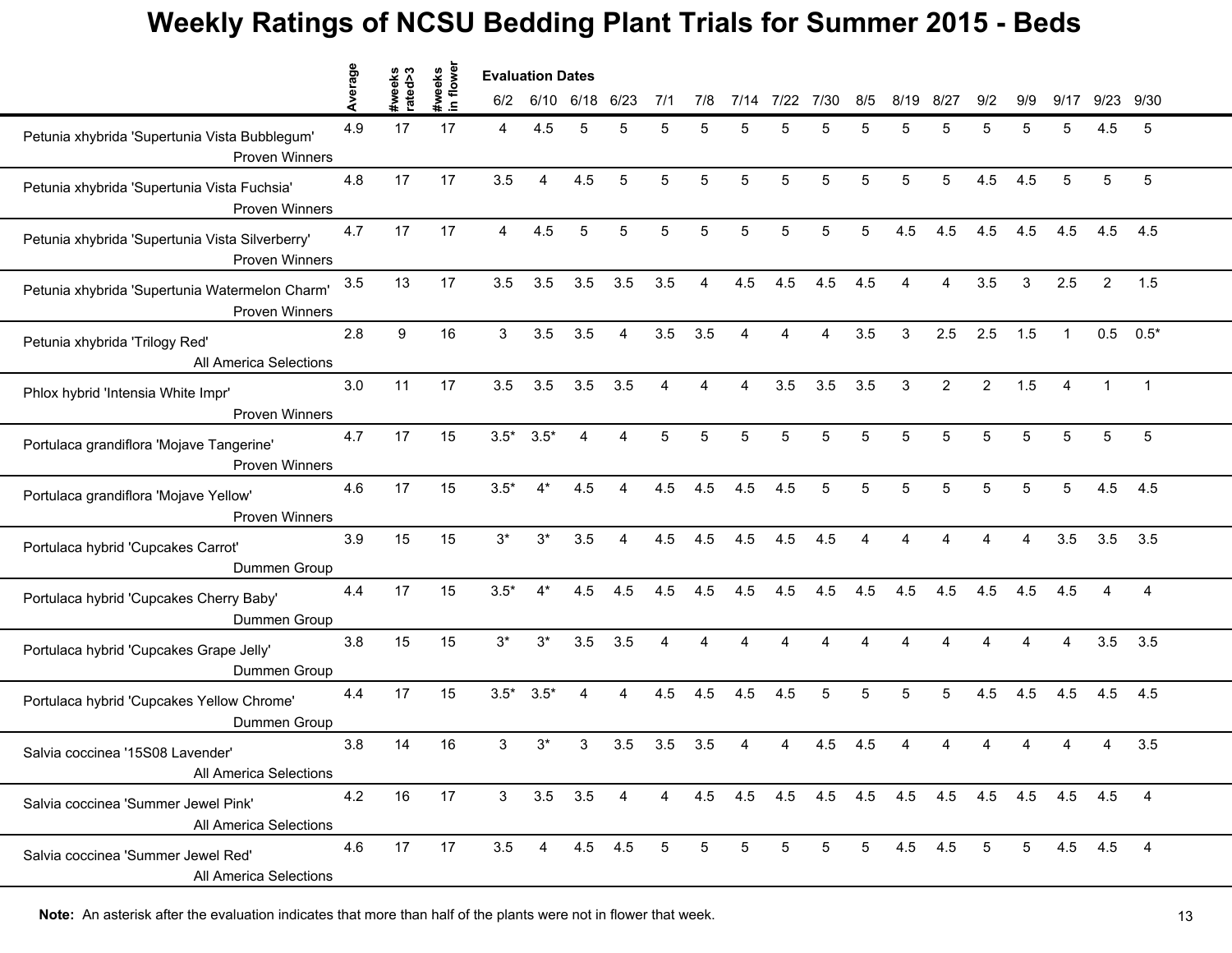|                                                                                        | Average | S                | flower<br>weeks | <b>Evaluation Dates</b> |                                                 |                |                         |        |        |        |           |        |        |        |         |        |                 |                |                 |                 |  |
|----------------------------------------------------------------------------------------|---------|------------------|-----------------|-------------------------|-------------------------------------------------|----------------|-------------------------|--------|--------|--------|-----------|--------|--------|--------|---------|--------|-----------------|----------------|-----------------|-----------------|--|
|                                                                                        |         | #week<br>rated>∶ | $\blacksquare$  | 6/2                     |                                                 | 6/10 6/18 6/23 |                         | 7/1    | 7/8    | 7/14   | 7/22 7/30 |        | 8/5    | 8/19   | 8/27    | 9/2    | 9/9             | 9/17           |                 | 9/23 9/30       |  |
| Salvia coccinea 'Summer Jewel White'<br>All America Selections                         | 4.2     | 16               | 17              | 3                       | 3.5                                             | 3.5            |                         |        |        | 4.5    | 4.5       | 4.5    | 4.5    | 4.5    | 4.5     | 4.5    | 4.5             | 4.5            | 4.5             | 4               |  |
| Salvia guarantica 'Black & Bloom'<br><b>Ball FloraPlant</b>                            | 4.4     | 17               | 12              | $3.5*$                  | $4^*$                                           | $4^*$          | $4^*$                   | $4^*$  | 4.5    | 4.5    | 5         | 5      | 5      | 5      | 4.5     | 4.5    | 4.5             | 4.5            | 4.5             | 4.5             |  |
| Solenostemon scutellarioides 'Campfire'<br><b>Ball FloraPlant</b>                      | 4.4     | 17               | 9               | 4*                      | $4.5*$                                          | $4.5*$         | $5^*$                   | $5^*$  | $5*$   | $5^*$  | 4.5       | $4.5*$ | 4.5    | 4.5    | 4       | 4      | Δ               |                | 4               | 3.5             |  |
| Solenostemon scutellarioides 'Chocolate Covered 3.3<br>Cherry'<br>PanAmerican Seed     |         | 11               | 8               | $3.5*$                  | $3.5*$                                          | $3.5*$         | $4^*$                   | $4.5*$ | $4.5*$ | $4.5*$ | $4^*$     | $4^*$  | 3.5    | 3.5    | 3       | 3      | 2.5             | $\overline{2}$ | 1.5             | 1.5             |  |
| Solenostemon scutellarioides 'ColorBlaze Apple<br>Brandy'<br><b>Proven Winners</b>     | 4.7     | 17               | $\Omega$        | 4*                      | $4.5*$                                          | $4.5*$         | $5^*$                   | $5*$   | $5*$   | $5*$   | $5*$      | $5*$   | $5*$   | $5^*$  | $4.5*$  | $4.5*$ | $4.5*$          | $4.5*$         |                 | $4.5^*$ $4.5^*$ |  |
| Solenostemon scutellarioides 'ColorBlaze<br>Velveteen'<br><b>Proven Winners</b>        | 3.9     | 15               | $\Omega$        | $3.5*$                  | $4^*$                                           | $4^*$          | $4.5*$                  | $4.5*$ | $5^*$  | $5*$   | 4*        | $4^*$  | $3.5*$ | $3.5*$ | $3^*$   | $3^*$  | $3.5*$          | $3.5*$         | $3.5^*$ $3.5^*$ |                 |  |
| Solenostemon scutellarioides 'Flame Thrower<br>Chili Pepper'<br><b>Ball FloraPlant</b> | 4.6     | 16               | 4               | 4*                      | $4.5*$                                          | $4.5*$         | $5^*$                   | $5^*$  | $5*$   | $5*$   | $5^*$     | $5*$   | $5^*$  | $5*$   | $5^*$   | $4.5*$ | ⊿               |                |                 | 3               |  |
| Solenostemon scutellarioides 'Flame Thrower<br>Chipotle'<br><b>Ball FloraPlant</b>     | 4.1     | 13               | $\overline{7}$  | 4*                      | $4.5*$                                          | $5*$           | $5^*$                   | $5^*$  | $5*$   | $5*$   | $5*$      | $5*$   | $5^*$  | 4      | 4       | 4      | 3               | 2.5            | $\overline{2}$  | $\overline{2}$  |  |
| Solenostemon scutellarioides 'Flame Thrower<br>Spiced Curry'<br><b>Ball FloraPlant</b> | 4.4     | 17               | 5               | $3.5*$                  | 4*                                              | 4*             | $4.5*$                  | $4.5*$ | $4.5*$ | $5*$   | $5*$      | $5*$   | $5*$   | $4.5*$ | 4.5     | $4.5*$ |                 |                |                 | 3.5             |  |
| Solenostemon scutellarioides 'Flip Side'<br>PanAmerican Seed                           | 3.6     | 12               | $\overline{7}$  | $4^*$                   | $4*$                                            | $4*$           | $4^*$                   | $4^*$  | $4^*$  | $4*$   | $4^*$     | $4.5*$ | $4.5*$ | 4      | 3.5     | 3      | 3               | 2.5            | $\overline{2}$  | $\overline{2}$  |  |
| Solenostemon scutellarioides 'Lime Delight'<br>PanAmerican Seed                        | 3.4     | 11               | 9               | 4*                      | $4.5*$                                          |                |                         |        | $4^*$  | 4*     | Δ         | $4^*$  | 4      | 3.5    | 3       | 3      | 2.5             | 2              | 1.5             | 1.5             |  |
| Solenostemon scutellarioides 'Mainstreet Fifth<br>Avenue'<br>Dummen Group              | 4.3     | 17               | $\overline{2}$  | $3.5*$                  | $3.5*$                                          | $3.5^*$        | $3.5*$                  | $3.5*$ | $4^*$  | $4.5*$ | $4.5*$    | $4.5*$ | $5^*$  | $4.5*$ | $4.5*$  | $5^*$  | $5^*$           | $5^*$          | 4.5             | 4.5             |  |
| Solenostemon scutellarioides 'Mainstreet River<br>Walk'<br>Dummen Group                | 4.3     | 16               | 0               | 3*                      | $3.5*$                                          | $3.5*$         |                         |        | .5*    | 5*     | 5*        | 5*     | $4.5*$ | $4.5*$ | $4.5^*$ |        | $4.5^*$ $4.5^*$ | $4.5*$         | $4.5^*$ $4.5^*$ |                 |  |
| Solenostemon scutellarioides 'Mainstreet Rodeo<br>Drive'<br>Dummen Group               | 3.9     | 17               | 9               |                         | $3.5^*$ $3.5^*$ $3.5^*$ $3.5^*$ $3.5^*$ $3.5^*$ |                |                         |        |        | $4^*$  | $4^*$     | 4      | 4.5    | 4      | 4       |        |                 |                |                 | 4               |  |
| Solenostemon scutellarioides 'Mainstreet Wall<br>Street'<br>Dummen Group               | 4.0     | 15               | 0               | $3^*$                   | $3^*$                                           |                | $3.5^*$ $3.5^*$ $3.5^*$ |        | $4^*$  | $4.5*$ | 5*        | $5^*$  | $5^*$  | $4.5*$ |         |        |                 |                |                 | $4^*$           |  |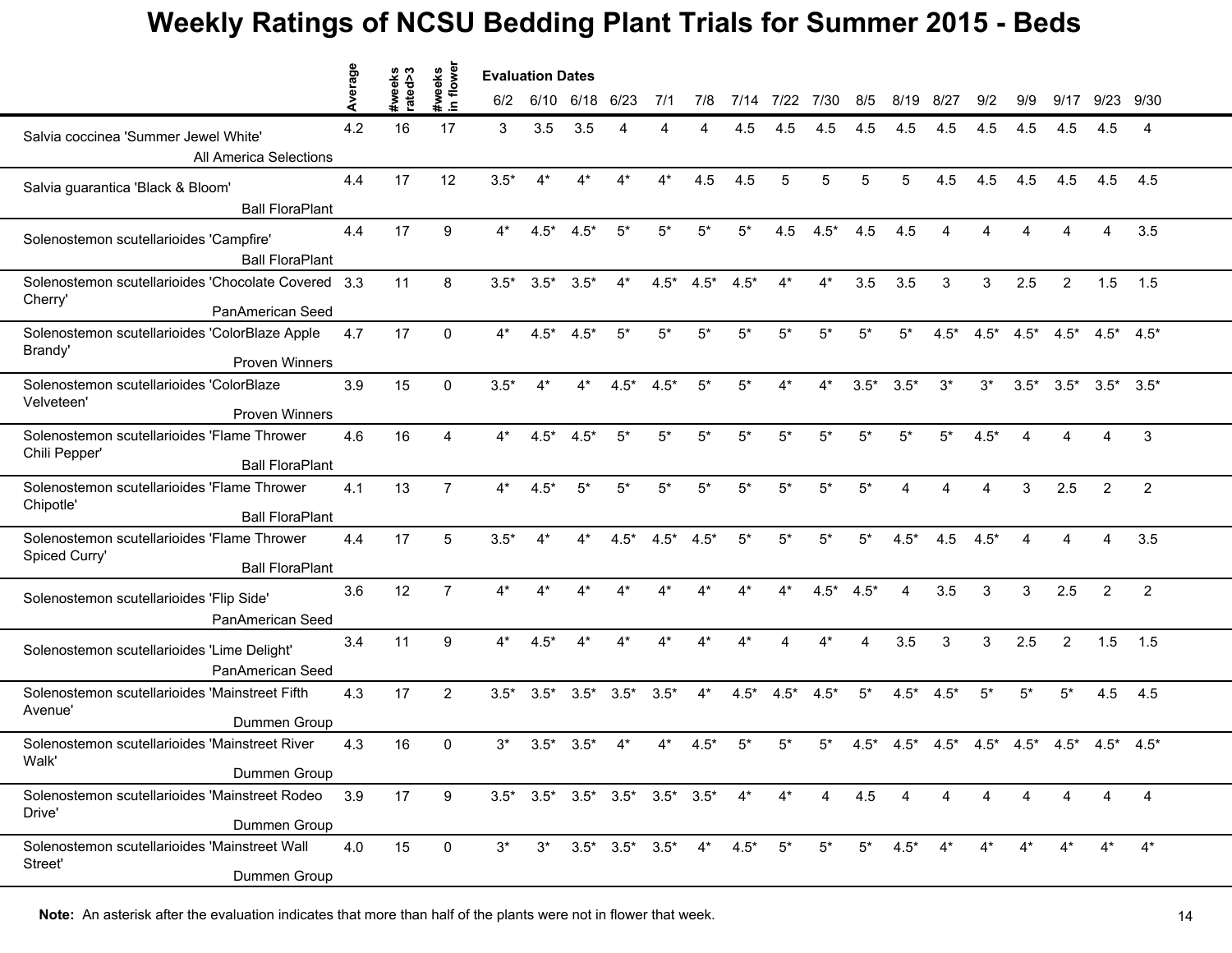|                                                                                             | Average |                   | #weeks       | <b>Evaluation Dates</b> |              |        |              |        |                         |                         |                |        |        |                |                |                   |                |                         |                |                |  |
|---------------------------------------------------------------------------------------------|---------|-------------------|--------------|-------------------------|--------------|--------|--------------|--------|-------------------------|-------------------------|----------------|--------|--------|----------------|----------------|-------------------|----------------|-------------------------|----------------|----------------|--|
|                                                                                             |         | #weeks<br>rated>3 | $\mathbf{C}$ | 6/2                     | 6/10         | 6/18   | 6/23         | 7/1    | 7/8                     | 7/14                    | 7/22 7/30      |        | 8/5    | 8/19           | 8/27           | 9/2               | 9/9            | 9/17                    |                | 9/23 9/30      |  |
| Solenostemon scutellarioides 'Mighty Mosaic'<br>PanAmerican Seed                            | 4.3     | 16                |              | $3.5*$                  | $4^*$        |        | .5*          | $4.5*$ | $4.5*$                  | $4.5*$                  | $4.5*$         |        | 5*     | 4.5            | 4.5            | 4.5               | 4.5            | 4.5                     | 3.5            | 3              |  |
| Solenostemon scutellarioides 'Stained<br>Glassworks Burgundy Wedding Train'<br>Dummen Group | 4.1     | 16                | 0            | $3.5*$                  | $3^*$        | $3.5*$ | $3.5*$       | $3.5*$ |                         | $3.5^*$ $3.5^*$ $4.5^*$ |                | $5^*$  | $5*$   | $5^*$          | $5^*$          | $4.5*$            | $4^*$          | 4*                      | $4*$           | $4^*$          |  |
| Solenostemon scutellarioides 'Stained<br><b>Glassworks Eruption'</b><br>Dummen Group        | 3.1     | 10                | 4            | $3.5*$                  | $3.5*$       | $3.5*$ | $4^*$        | $4^*$  | 4*                      |                         | 4*             | 4*     | $4^*$  | $3^*$          | $2.5*$         | $2^*$             | $\overline{2}$ | $\overline{2}$          | $\overline{2}$ | 1.5            |  |
| Solenostemon scutellarioides 'Stained<br>Glassworks Luminesce'<br>Dummen Group              | 3.1     | $\overline{7}$    | 5            | $3^*$                   | $3^*$        | $3^*$  | $3^*$        | $3^*$  | $3.5*$                  | $4^*$                   | $4^*$          | $4.5*$ | $4.5*$ | $4^*$          | $3.5*$         | 3                 | 2.5            | $\overline{2}$          | 1.5            | 1.5            |  |
| Solenostemon scutellarioides 'Stained<br>Glassworks Molten'<br>Dummen Group                 | 4.1     | 16                | 7            | 4*                      |              |        |              | $4.5*$ | $4.5*$                  | $4.5*$                  | $4.5*$         | $4.5*$ | $4^*$  |                |                |                   |                |                         | 3.5            | 3              |  |
| Tagetes patula 'Hot Pak Fire'<br>PanAmerican Seed                                           | 3.8     | 14                | 17           | 3                       | 3.5          | 3.5    | 4            | 4      | Δ                       |                         | $\Delta$       | 4.5    | 4.5    | 4.5            | $\overline{4}$ | 4                 | 4              | $\overline{\mathbf{A}}$ | 3              | $\overline{2}$ |  |
| Tagetes patula 'Hot Pak Flame'<br>PanAmerican Seed                                          | 3.9     | 15                | 17           | 3                       | 3.5          | 3.5    | 3.5          | 3.5    | 4                       | 4                       | 4              | 4.5    | 4.5    | 5              | 4.5            | 4.5               | 4              | 3.5                     | 3.5            | 2.5            |  |
| Tagetes patula 'Hot Pak Gold'<br>PanAmerican Seed                                           | 4.1     | 16                | 17           | 3.5                     | 3.5          | 3.5    | 4            | 4      | 4.5                     | 4.5                     | 4.5            | 4.5    | 4.5    | 4.5            | 4.5            | 4.5               | 4.5            | 4.5                     |                | 3              |  |
| Tagetes patula 'Hot Pak Harmony'<br>PanAmerican Seed                                        | 3.8     | 15                | 17           | 3                       | 3.5          | 3.5    | 3.5          | 3.5    |                         |                         |                |        |        | 4.5            |                | 4.5               | 4.5            | 3.5                     | 3.5            | 2.5            |  |
| Tagetes patula 'Hot Pak Orange'<br>PanAmerican Seed                                         | 3.9     | 14                | 17           | 3                       | 3.5          | 3.5    | 3.5          | 4      | $\overline{4}$          | 4.5                     | 4.5            | 5      | 5      | 5              | 4.5            | 4.5               | 4              | 3.5                     | 3              | 2              |  |
| Tagetes patula 'Hot Pak Spry'<br>PanAmerican Seed                                           | 4.0     | 15                | 17           | 3                       | 3.5          | 3.5    | 4            | 4      | $\overline{\mathbf{4}}$ | 4.5                     | 4.5            | 4.5    | 4.5    | 4.5            | 4              | 4                 | 4              |                         | 4              | 3              |  |
| Tagetes patula 'Hot Pak Yellow'<br>PanAmerican Seed                                         | 3.4     | 14                | 17           | 3.5                     | 3.5          | 3.5    | 3.5          | 3.5    | 3.5                     | 3.5                     | 4              | 3.5    | 3.5    | 4              | 3.5            | 3.5               | 3.5            | 3                       | 3              | 2.5            |  |
| Verbena hybrida 'Aztec Magenta Magic'<br><b>Ball FloraPlant</b>                             | 3.7     | 17                | 17           | 3.5                     |              |        |              |        |                         |                         | 3.5            | 3.5    | 3.5    | 3.5            | 3.5            | 4                 | 4              | 3.5                     | 3.5            | 3.5            |  |
| Verbena hybrida 'Aztec Orchid Magic'<br><b>Ball FloraPlant</b>                              | 3.6     | 13                | 17           | 3.5                     | 4            | 4      | 4            |        | 4.5 4.5 4.5             |                         | 4              | 4      | 4      | $\overline{4}$ |                | $3.5$ $3.5$ $2.5$ |                | $\overline{2}$          | $\overline{2}$ | $\overline{c}$ |  |
| Verbena hybrida 'Aztec Purple Magic Impr'<br><b>Ball FloraPlant</b>                         | 2.2     | $\overline{2}$    | 13           |                         | $3.5^*$ 3.5* | 3      | $\mathbf{3}$ |        | $3$ 2.5 2.5             |                         | $\overline{2}$ |        |        |                |                |                   |                |                         |                |                |  |